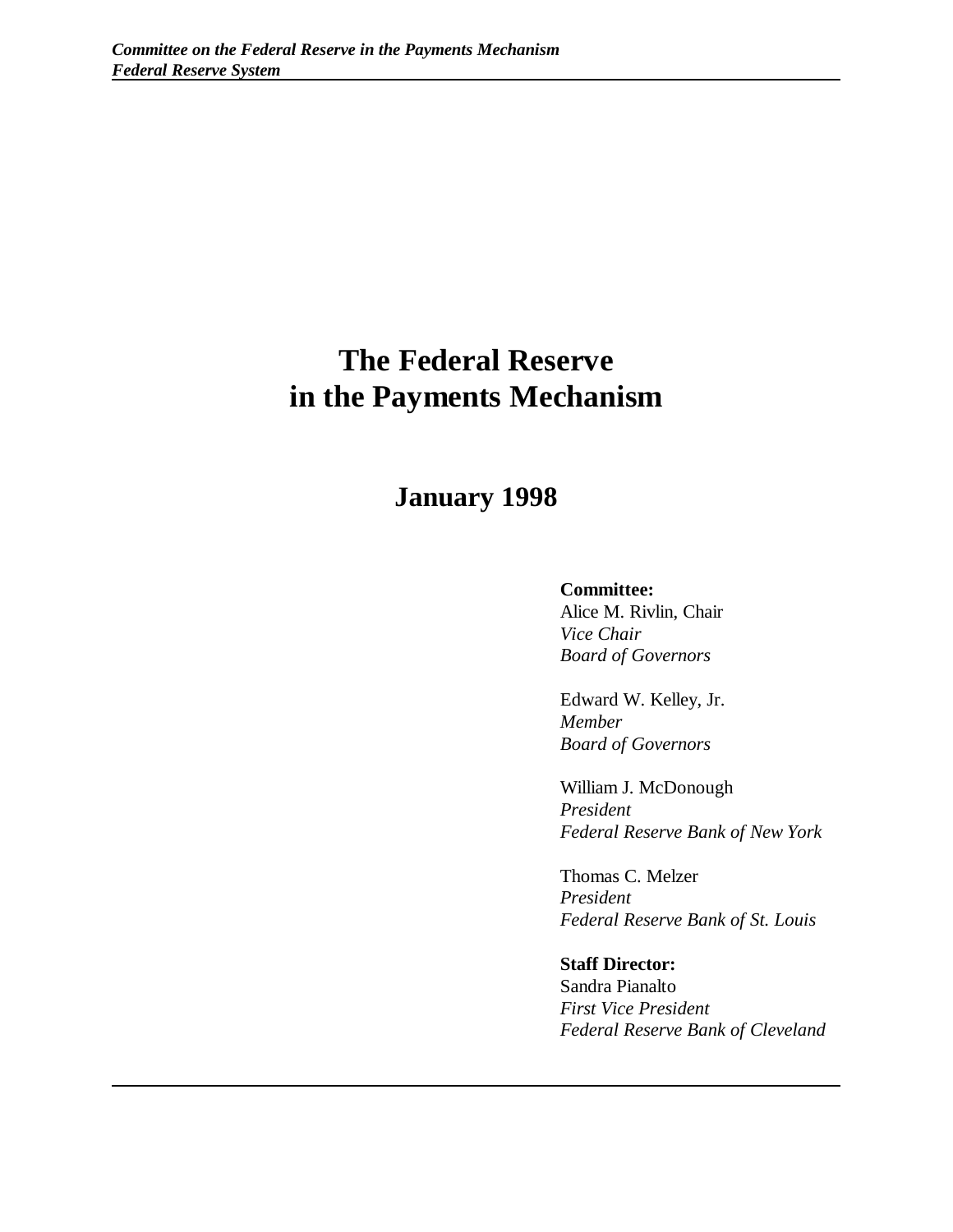### *Section I: Introduction*

In October 1996, Chairman Alan Greenspan appointed the Committee on the Federal Reserve in the Payments Mechanism to examine the payment services provided by the Federal Reserve to depository institutions. In light of the rapid changes occurring in the financial services and technology sectors, the Committee undertook a fundamental review of the role of the Federal Reserve in the payments system and considered how alternative roles for the Federal Reserve might enhance or undermine the integrity, efficiency and accessibility of the payments system.

The Committee decided to focus its attention on the Federal Reserve's role in the "retail" payments system used by consumers and businesses to transact payments. Retail payments instruments include cash, checks, credit and debit cards, and the electronic funds transfer system known as the automated clearing house (ACH). The Committee concentrated its attention on the role of the Federal Reserve in check collection and ACH services and excluded cash processing, a service normally expected of a central bank, as well as credit and debit cards where the Federal Reserve plays no direct operational role. Also excluded from the study were "wholesale" payment services of the Federal Reserve, such as large-value funds and securities transfers. These systems appear to operate effectively and are important to the Federal Reserve's mission of fostering the stability of the nation's financial system.

 To focus the discussion and analysis of critical payments system issues, the Committee developed five hypothetical "scenarios" for the future role of the Federal Reserve in retail payment services that ranged from exiting check and ACH services altogether to playing a more active role, in collaboration with other providers, in moving more rapidly toward electronic payment services. These scenarios were not designed to be actual policy options, but were intended to serve as catalysts for debate both within the Federal Reserve and among payments system participants. In brief, the scenarios were:

*Liquidation*: The Federal Reserve would announce its intention to withdraw from the provision of check collection and ACH services as of some date. During the transition period, the Federal Reserve would take steps to provide for a smooth transition to commercial providers. In determining the length of the wind-down period, the Federal Reserve would balance concerns about providing customers adequate time to find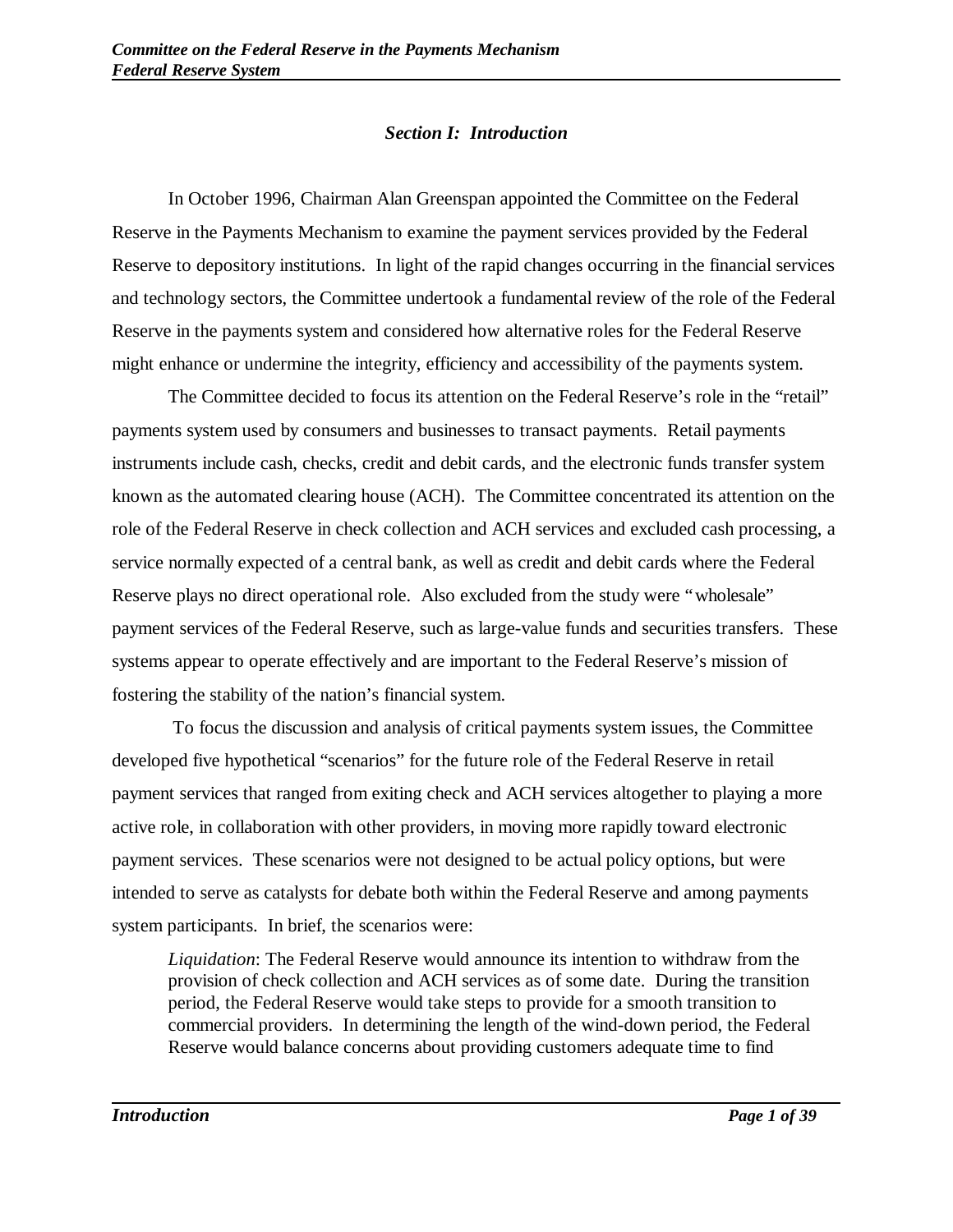alternative suppliers with the difficulties in managing operations slated for liquidation (e.g., retention of trained personnel).

*Privatization*: The Federal Reserve would privatize its check collection and ACH operations by placing them under a newly chartered, special purpose "Clearing Bank." The Clearing Bank would eventually become a commercial entity, with no privileged ties to the Federal Reserve. In the interim, the Federal Reserve would take actions to ensure a level playing field between the Clearing Bank and other commercial providers.

*Continuity and Access*: The Federal Reserve would continue to provide check collection and ACH services, with the limited goal of universal access for depository institutions. For the most part, the Federal Reserve would allow initiatives by commercial providers to determine the future course of the retail payments system, with competition among these providers of payment services the primary catalyst for innovation.

*Promoting Efficiency*: The Federal Reserve would use its operational presence and influence in the check collection and ACH markets to enhance the efficiency of the interbank retail payments system and would take steps to foster innovation by commercial providers.

*Leading to Electronic Payments*: The Federal Reserve would expedite the movement to an electronic-based retail payments system, replicating the universal acceptance and access that characterizes the current paper-based system. The Federal Reserve would accomplish this objective through an active operational presence and by creating incentives for commercial providers to enhance electronic payment methods.

The Committee drew on the expertise and input of a wide range of Federal Reserve System personnel, including economists, operations specialists and regulatory staff. The staff analyzed the likely impact of the five scenarios on the payments system of the future with emphasis on the efficiency of the system, access of depository institutions of various sizes to the system and whether different roles of the Federal Reserve would accelerate or retard the movement to electronic payments.

The Committee then turned to other payments system participants for their insights and expertise by holding a series of discussion forums around the country. The forums focused on three broad issues: (1) the impact on the price and availability of services under each scenario, (2) the impact on the evolution of the retail payments system and the use of available and emerging technologies, and (3) the impact on public confidence in the effectiveness and reliability of the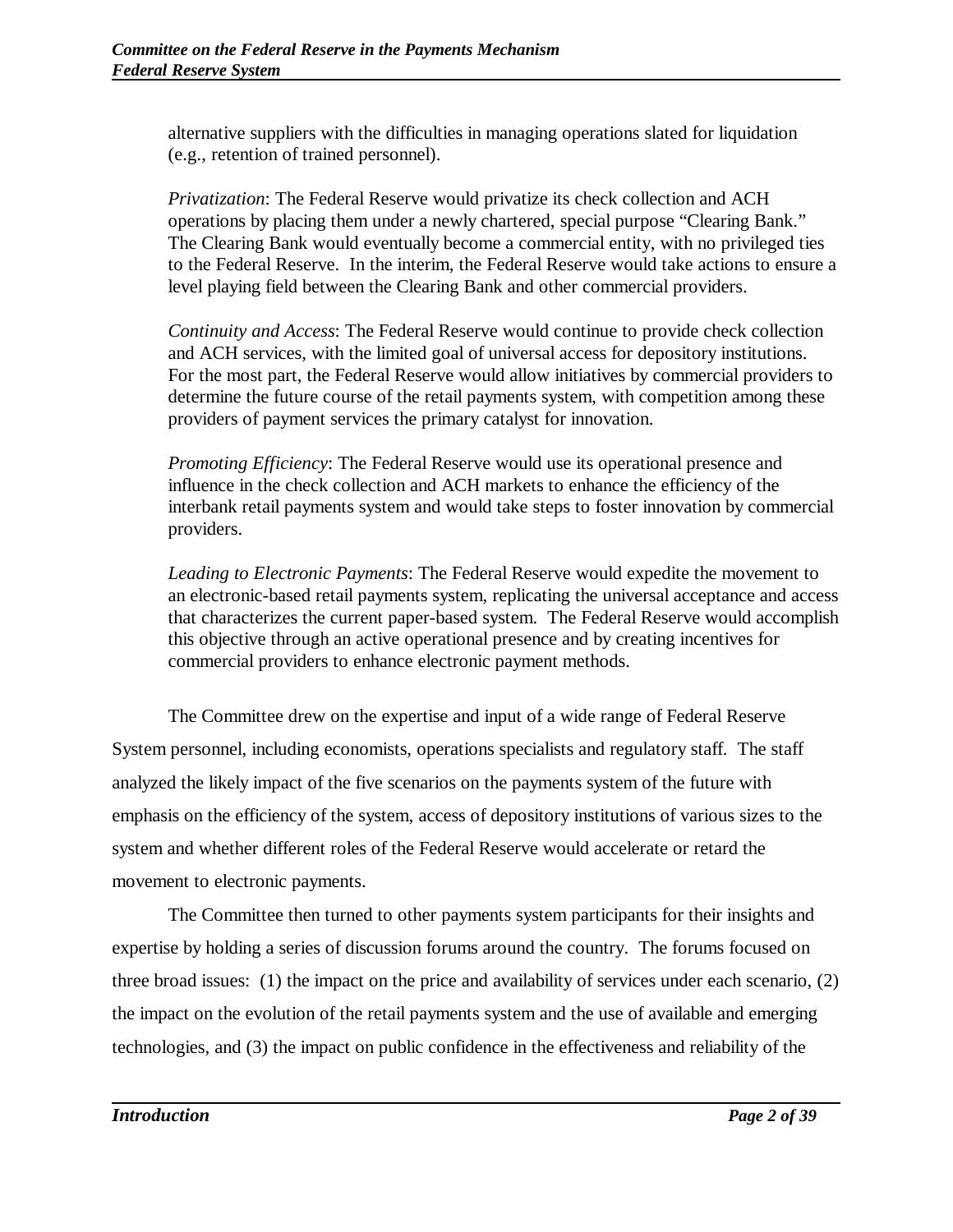retail payments system. The feedback and information received during these forums were wideranging and were crucial in developing many of the Committee's specific recommendations.

The forums were held at different locations throughout the country and were attended by a broad group of retail payments system participants, including depository institutions of all sizes, third party providers, clearinghouses, consumer groups, academics and consultants. In particular, the Committee held 10 half-day "national forums" at four Reserve Banks (St. Louis, New York, Atlanta and San Francisco) and at the Board of Governors during May and June, 1997.

In addition, each Federal Reserve District held a series of "regional forums" with depository institutions and other retail payments system participants from that District. Altogether, 52 regional forums were held around the country during the months of May and June, attended by representatives from nearly 350 institutions and organizations. The Committee also received written comments from regional and national forum attendees as well as other interested parties. (See *Summary of Stakeholder Input*, September 1997) The information gathered at the forums, extensive staff analysis and insights gained from other interactions and discussions formed the basis for the Committee's findings and recommendations.

The Committee came to two general conclusions, discussed in greater detail in the rest of this report:

- C The Federal Reserve should remain a provider of both check collection and ACH services with the explicit goal of enhancing the efficiency, effectiveness and convenience of both systems, while ensuring access for all depository institutions.
- C The Federal Reserve should play a more active role, working closely and collaboratively with providers and users of the payments system, both to enhance the efficiency of check and ACH services and to help evolve strategies for moving to the next generation of payment instruments.

In reaching these conclusions, the Committee recognized that fostering private sector

*Introduction Page 3 of 39*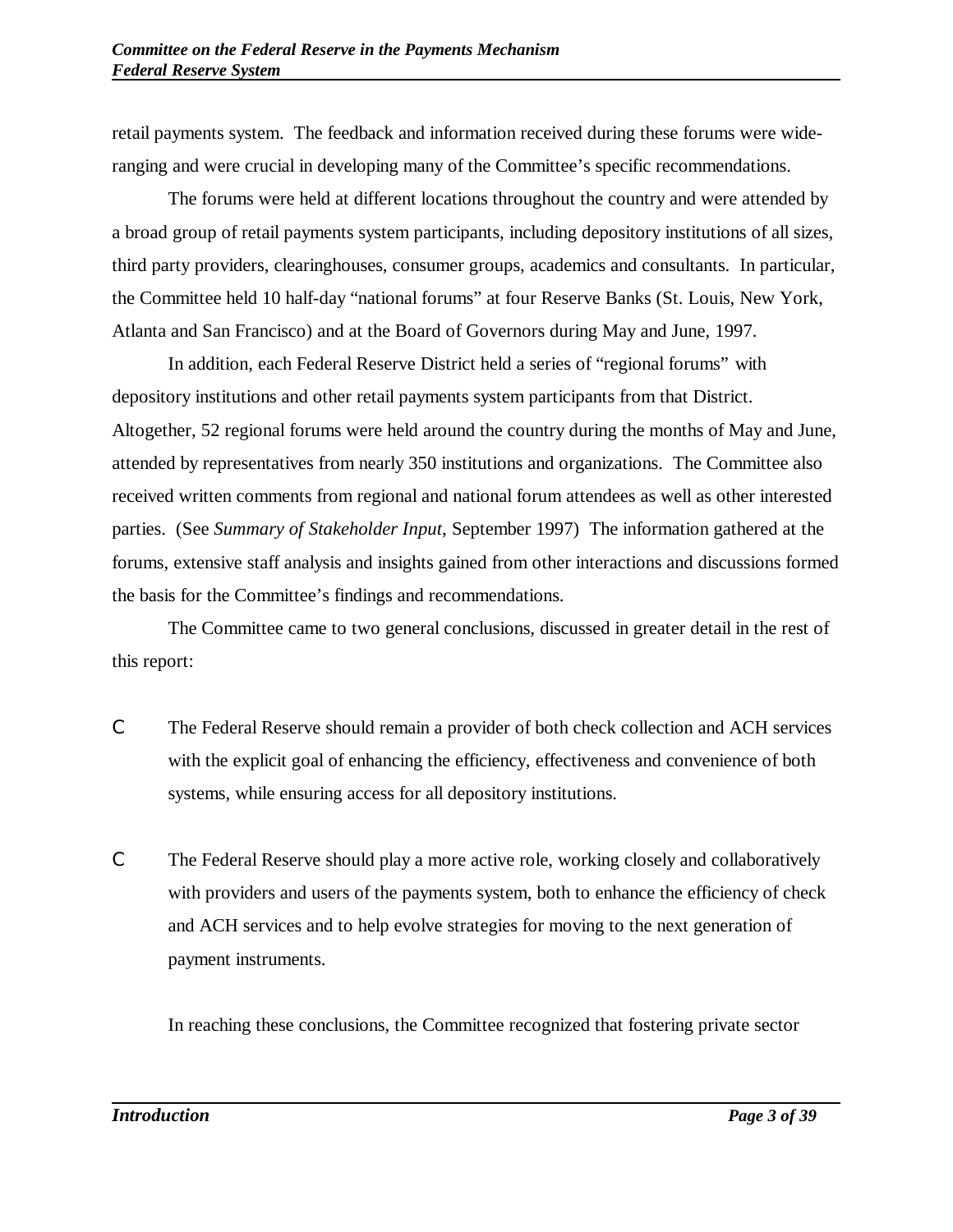competition is vital in improving the efficiency of the payments system and in developing new payment instruments. Section II of this report provides background information on the overall structure of the United States retail payments system and discusses the evolution of the Federal Reserve's role in the retail payments system. Sections III and IV present the findings and recommendations for the check collection market and the ACH market, respectively. Section V presents the findings and recommendations of the Committee with respect to emerging retail payment methods.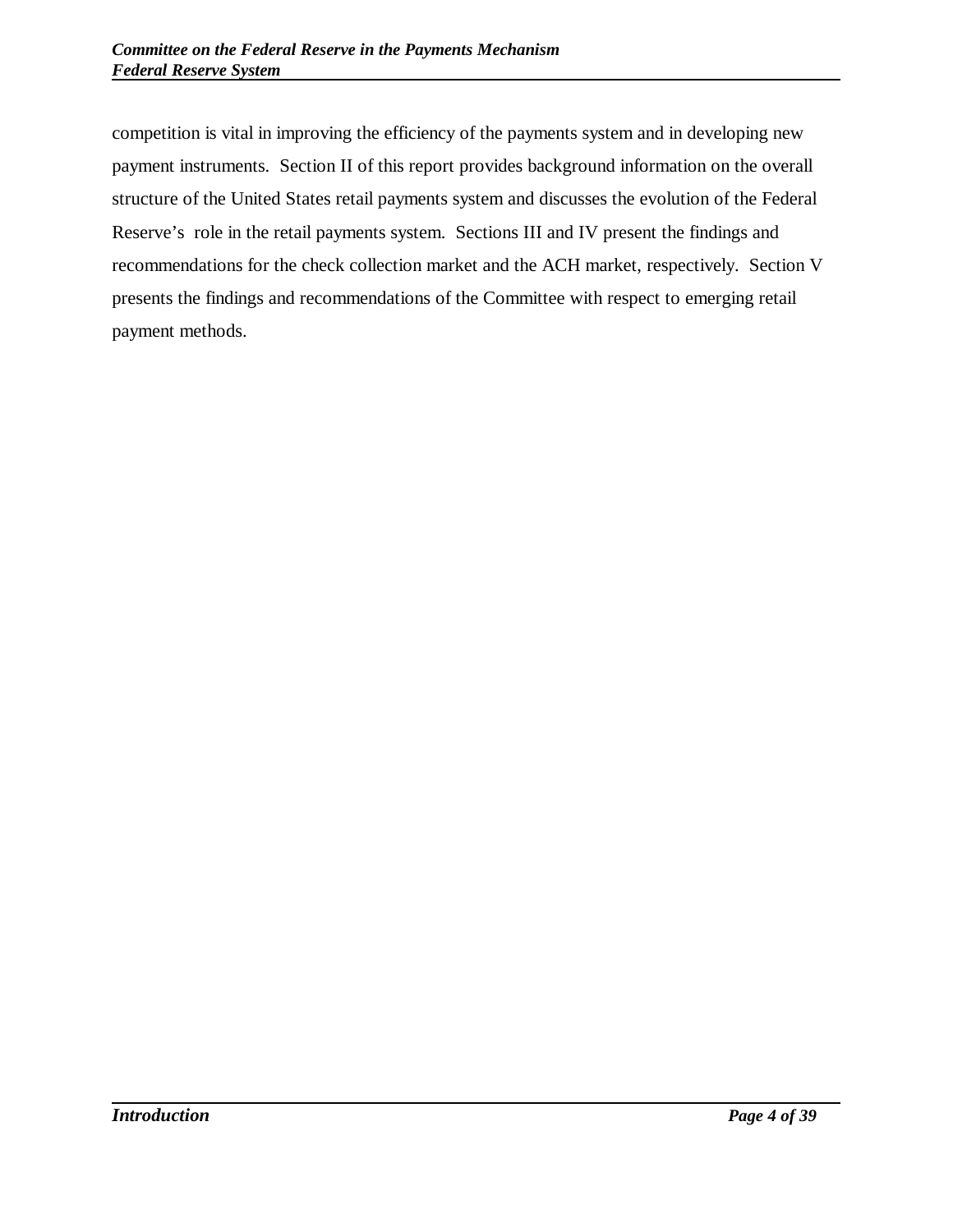## *Section II: Background*

#### **The structure of the retail payments system**

The retail payments system encompasses diverse payment instruments, including cash and a wide variety of noncash instruments.

#### **Cash Payments**

While cash accounts for only a tiny fraction--less than one percent--of the value of payments, most retail payments in the United States are still made with cash. The U.S. Department of the Treasury estimates that cash is used for roughly 75 percent of retail transactions in the United States. Cash is a frequent payment method in most other developed nations as well; in fact, the use of cash is even more prominent in those countries than in the United States. As Table 1 indicates, cash is a higher proportion of M1 and of GDP in Europe than in the United States and an even higher proportion in Japan.

|                      | Cash/M1 | Cash/GDP |
|----------------------|---------|----------|
| <b>United States</b> |         | .02      |
| Europe               | . 14    | .04      |
| Japan                | 27<br>ت | .08      |

Table 1 Indicators of Cash Use, 1993

Source: Hancock and Humphrey (1998) "Payment Transactions, Instruments, and Systems: A Survey," Journal of Banking and Finance, forthcoming.

Note: U.S. cash holdings have been restated to exclude estimates of U.S. currency held abroad.

#### **Noncash Payments**

Hundreds of millions of noncash payments with a combined value of over \$2.4 trillion are made every day in the United States. Noncash payments can be broadly divided into two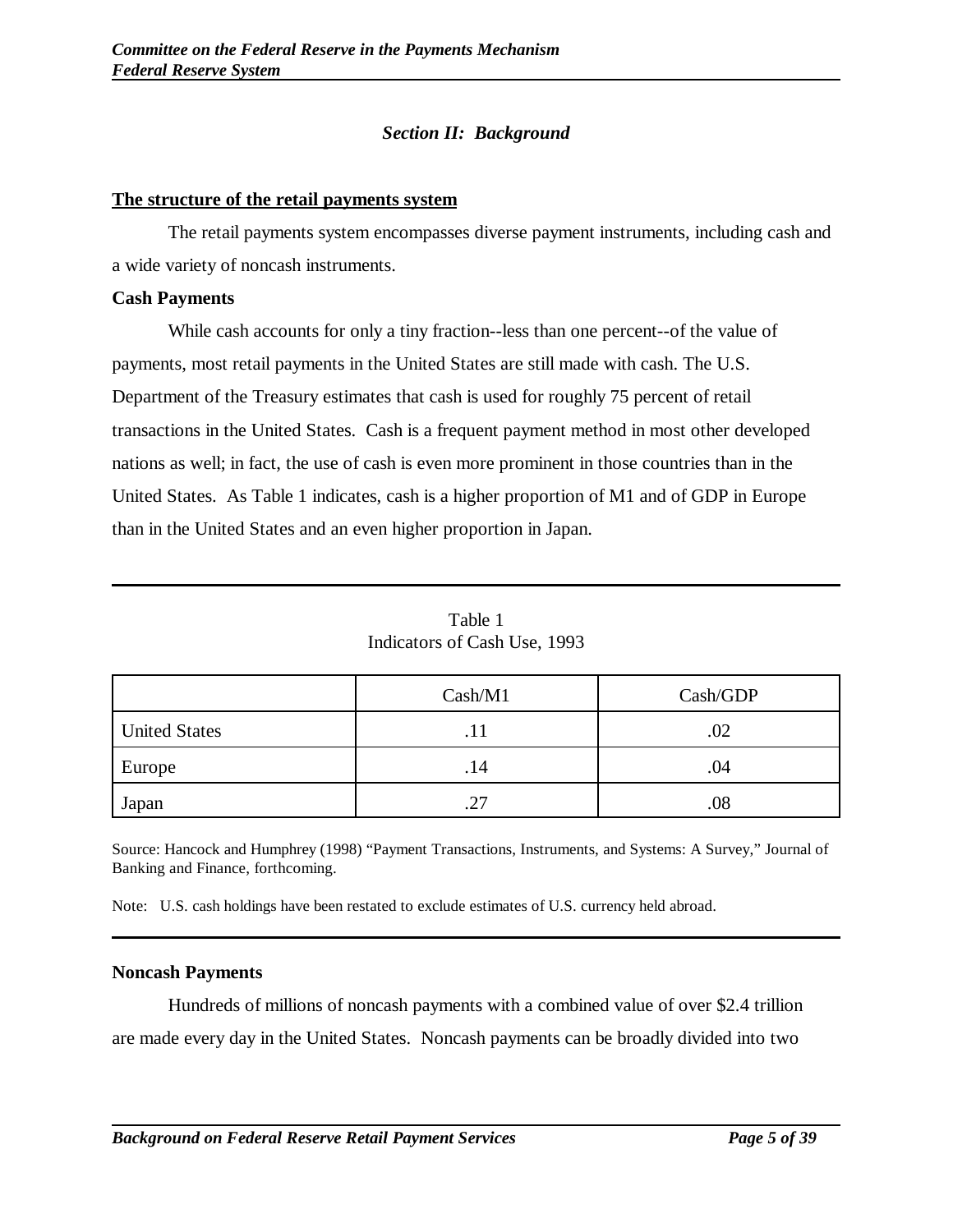categories: 1) wholesale or large-value transactions made primarily by financial institutions, businesses and governments; and 2) retail or small-value payments made by individuals, businesses and other participants in the economy.

Large-value payments, which are made over funds transfer and securities transfer systems, account for about 90 percent of the value of noncash transactions made every day. In terms of numbers of noncash transactions, however, large-value payments account for only 0.4 percent of the total. The most common form of noncash retail transaction is the paper check, which accounts for about 75 percent of all noncash transactions. Other forms of retail transactions include ACH transactions (e.g., direct deposit of salary and government benefits), credit and debit card transactions and emerging forms of payment, such as stored-value cards and electronic money.

Compared with other developed countries, the United States relies very heavily on paper checks. As shown in Table 2, however, the proportions of paper-based retail payments (cash and checks) and electronic-based retail payments appear fairly constant across the United States, Europe and Japan. The main difference is that in Europe and Japan, the paper instrument used is more likely to be cash, whereas in the United States, it is more likely to be a paper check. Nonetheless, the reliance on paper-based retail payment methods is striking in an electronic age.

|             | % of Retail Payments |           | % of Noncash Payments |            | % of Retail Payments |            |
|-------------|----------------------|-----------|-----------------------|------------|----------------------|------------|
|             | Cash                 | Noncash   | Paper                 | Electronic | Paper*               | Electronic |
| <b>U.S.</b> | 75                   | 25        | 78                    | 22         | 94                   |            |
| Europe      | $76 - 86$            | $14 - 24$ | 37                    | 63         | $85 - 91$            | $9 - 15$   |
| Japan       | 90                   | 10        | 22                    | 78         | 92                   |            |

Table 2 Retail Payments

Source: U.S. Treasury, Bank of International Settlements, correspondence with central banks and others. \* Includes transactions paid by cash, check and paper-based giro.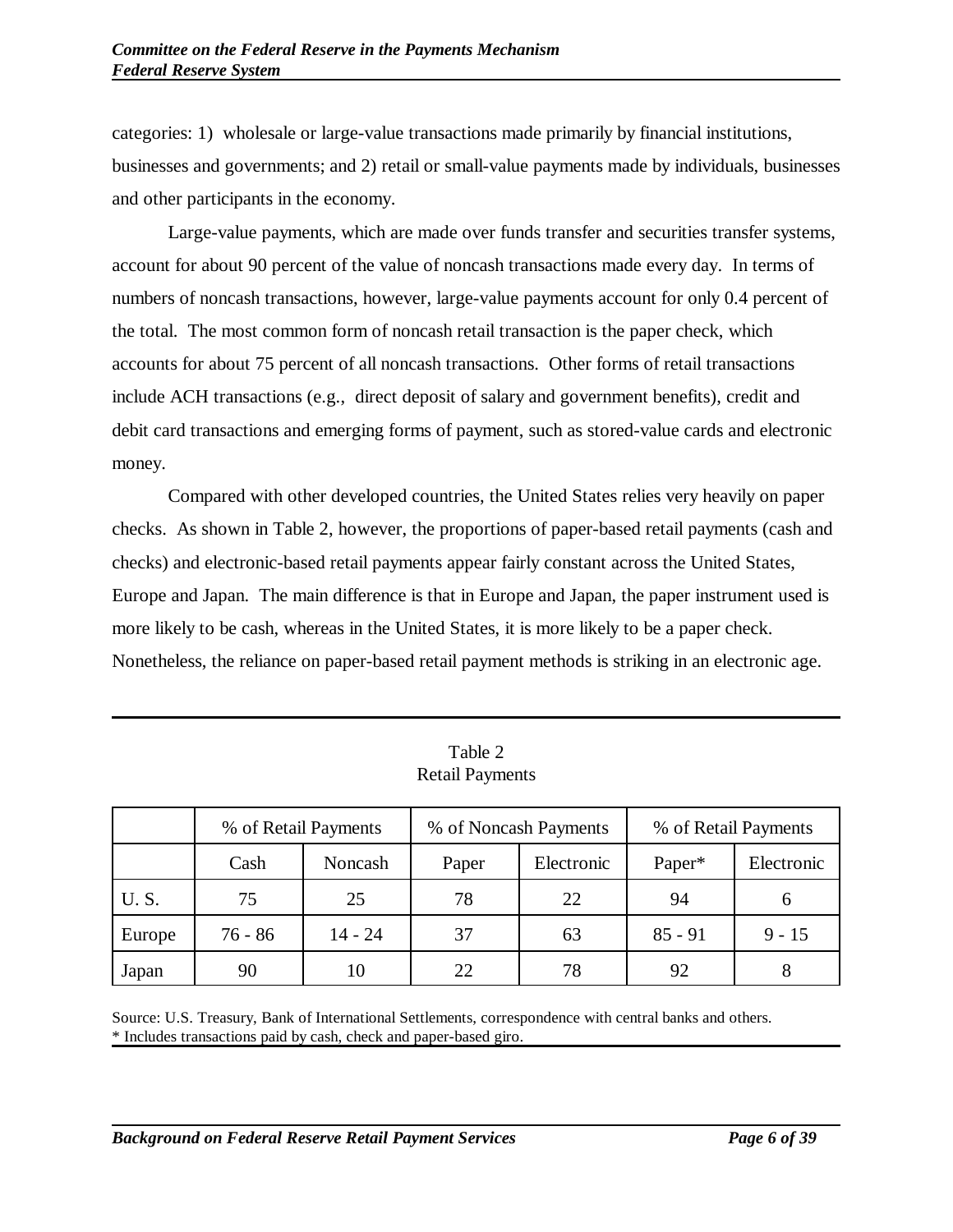## **How the Federal Reserve became involved**

Although most people now take a reliable payments system for granted, this was not always so. The severe financial crises that swept the United States periodically in the 19th and early 20th centuries were caused by disruptions in the payments system. During the financial panic of 1907, payments were largely suspended throughout the country because many banks and clearinghouses refused to clear checks drawn on certain banks. The refusals led to liquidity problems in the banking sector and the failure of otherwise solvent banks, thereby greatly exacerbating the impact of the crisis on businesses and individuals.

Under the Aldrich-Vreeland Act of 1908, Congress established the National Monetary Commission to suggest changes to the nation's monetary system that might prevent additional financial panics. The Commission identified the following problems in the system: 1) the lack of a means to ensure cooperation among banks outside clearinghouse cities, including the ability to "prevent the suspension of cash payments by financial institutions in their own localities in the case of emergency"; 2) the lack of "facilities for making domestic exchanges between different localities and sections, or which can prevent disastrous disruption of all such exchanges in times of serious trouble"; and 3) anecdotal evidence that the refusal to clear checks and collect drafts of the clearing system was a contributing factor to the panic of 1907.

The Congress' desire to address these problems and to avoid another 1907-type failure of the national payments system was one of the important reasons for creating the Federal Reserve System in 1913. The Federal Reserve Act directed the Federal Reserve to provide an elastic currency--that is, to supply currency in the quantities demanded by the public--and also gave it the authority to establish a national check clearing system. Congress was also concerned that some banks refused to pay the full amount of the check (nonpar collection) and that some charged certain collecting banks fees to pay checks (presentment fees). In 1917, Congress amended the Federal Reserve Act to prohibit banks from charging the Federal Reserve Banks presentment fees.

Congress modified the Federal Reserve's role in the payments system through the Monetary Control Act of 1980 (MCA). A primary purpose of the MCA was to promote an efficient nationwide payments system by encouraging competition between the Federal Reserve and private-sector providers of payment services. The MCA requires the Federal Reserve Banks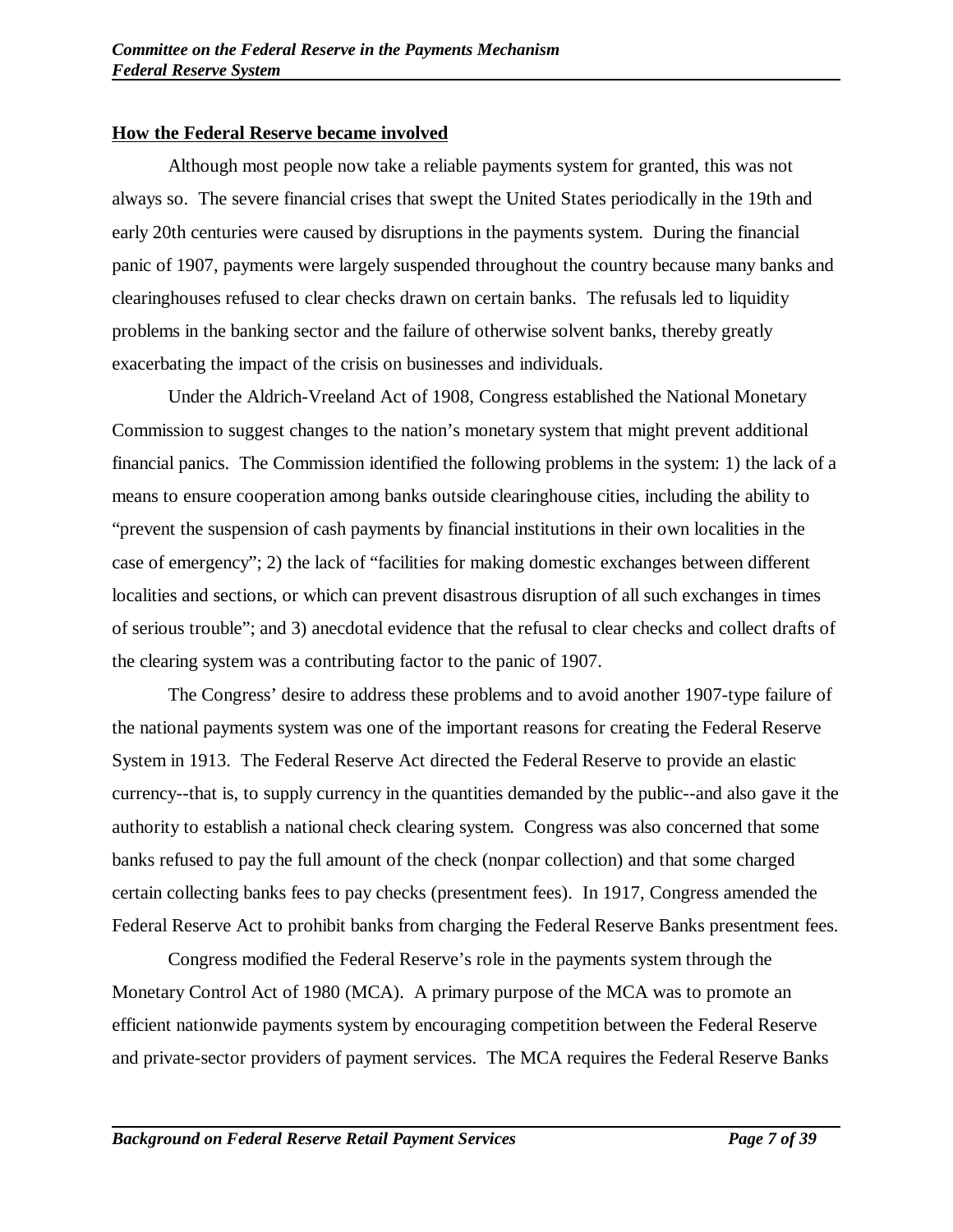to charge fees for their payment services, which must, over the long run, be set to recover all direct and indirect costs of providing the services. In addition, the MCA requires the Federal Reserve Banks to recover a private sector adjustment factor (PSAF) to reflect imputed costs, such as taxes and the cost of capital, that would have been paid and imputed profits that would have been earned if the services were provided by a private firm. The MCA also subjected all depository institutions, not just member banks, to reserve requirements and granted them access to the Federal Reserve's payment services.

Congress further expanded the role of the Federal Reserve in the payments system in 1987 when it enacted the Expedited Funds Availability Act (EFAA). For the first time, the EFAA gave the Federal Reserve the authority to regulate check payments that were not processed by the Federal Reserve Banks. The EFAA limited the time that a depository institution may hold funds before making them available to customers for withdrawal and directed the Federal Reserve to improve the process of returning unpaid checks to banks of first deposit to reduce the risk that depository institutions face when making funds available to their depositors.

The Congress has given the Federal Reserve regulatory authority, as well as directed it to encourage efficiency by competing fairly with private sector suppliers of payment services. The Federal Reserve's payments system missions are a complex and challenging part of its responsibilities.

In carrying out its responsibilities under its legislative mandates, the Federal Reserve seeks to ensure:

- C the integrity of the payments system--its safety and reliability;
- C the accessibility of the payments system--that it is available to all depository institutions so that they can provide for the payments needs of their customers; and
- C the efficiency of the system--that the cost of making payments is reduced as much as possible.

## **Federal Reserve in the payments mechanism**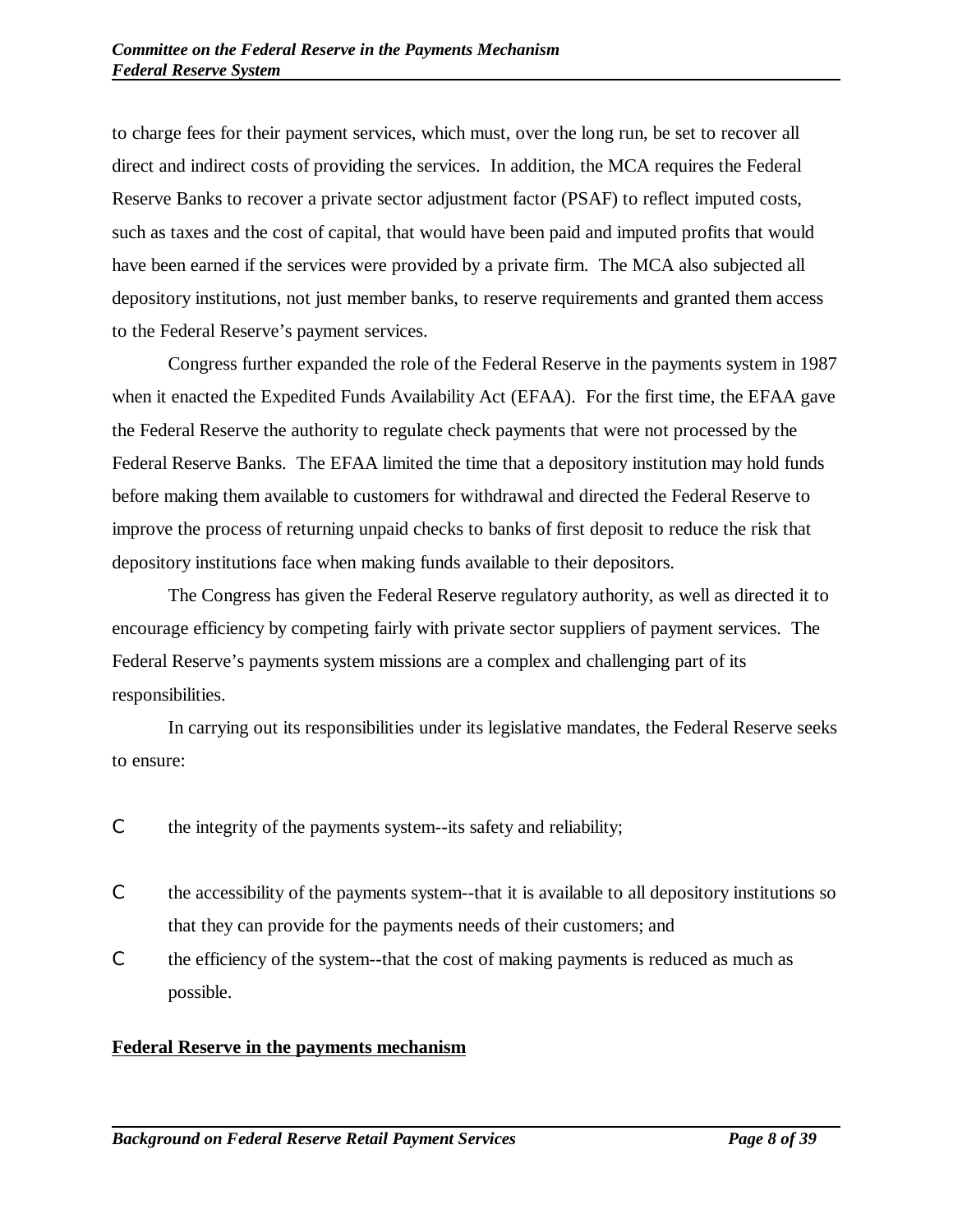Depository institutions provide payments services, such as checking accounts, debit cards and credit cards, to consumers, businesses and governments. Depository institutions in turn process and settle transactions among themselves in the "interbank market," either directly between institutions or through an intermediary, such as the Federal Reserve, a clearinghouse or a correspondent bank.

The Federal Reserve offers a wide range of payment services to banks and other depository institutions in the interbank market. These services include cash services, net settlement services, wholesale payment services, such as Fedwire funds and book-entry securities transfers, and retail services, such as check collection and the ACH. In addition, the Federal Reserve serves as the fiscal agent and provides a range of payment services to the Treasury Department.

The *check collection services* offered by the Federal Reserve involve the processing and transportation of checks from depository institutions wishing to collect funds associated with checks deposited by their customers. The Reserve Banks process and sort checks deposited by these "collecting banks" and transport them to "paying banks" (the depository institutions on which the checks are drawn) to initiate presentment. The Reserve Banks are prepared to receive checks from and to present checks to all depository institutions throughout the United States. The Reserve Banks also handle checks that are dishonored by the paying bank for various reasons (so-called return items), and provide a range of services to paying banks (such as early notification of checks that will be presented for payment later in the day). In 1996, the Federal Reserve accounted for about one-third of the estimated 45 billion interbank checks collected in the United States.

The *automated clearing house service* provided by the Federal Reserve is an electronic interbank payments system intended to handle recurring small-dollar funds transfers for consumers, businesses and the government. Typical ACH transactions include direct deposit of salary, social security and dividend payments; and direct debits of mortgage payments, insurance premiums and other consumer bill payments. Businesses and consumers initiate ACH transactions through their depository institutions, which transmit payment information and exchange funds with the recipient's depository institution via transactions processed by the Federal Reserve or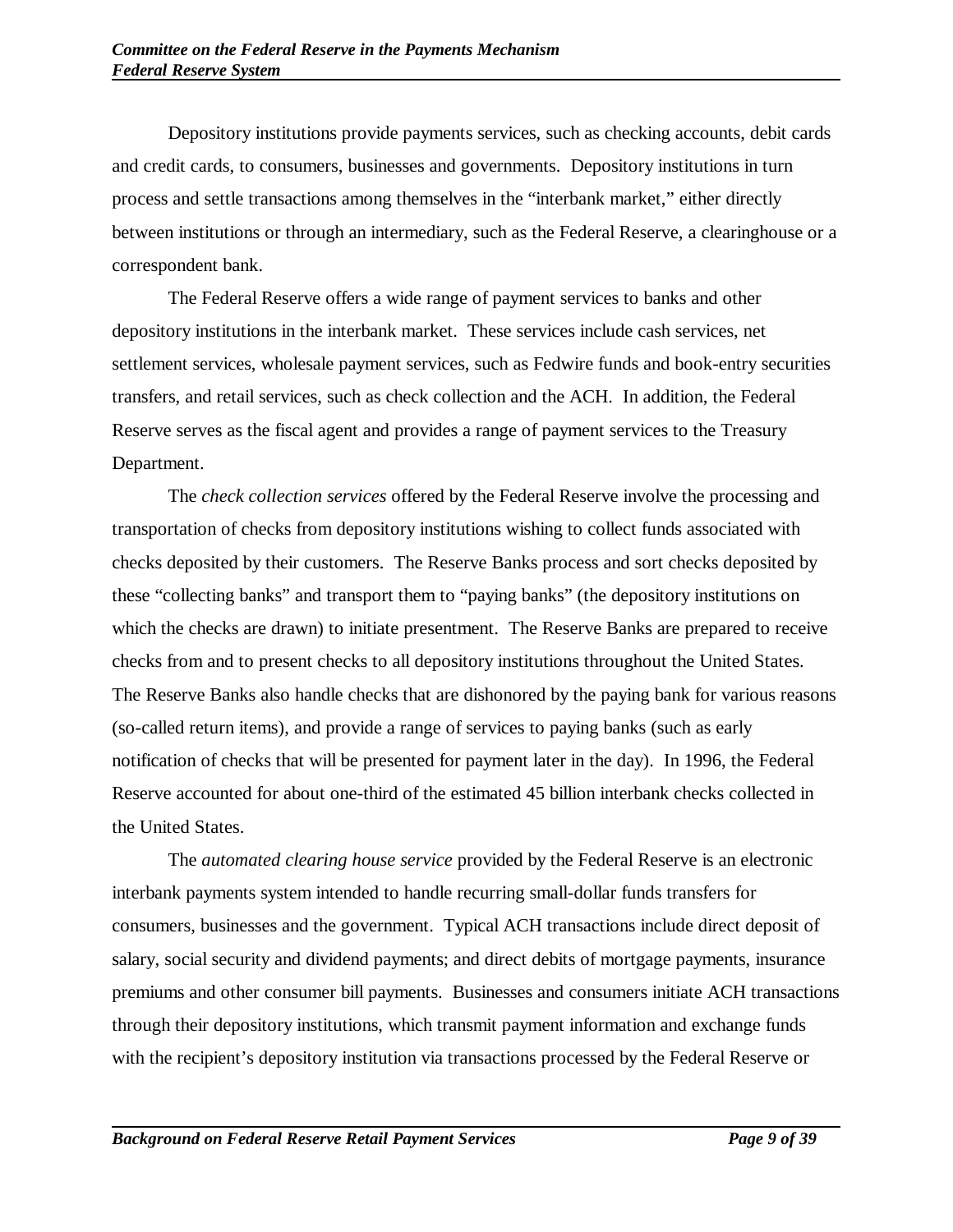another ACH operator. During 1996, nearly 80 percent of all commercial ACH transactions and all government transactions were processed by the Federal Reserve.

Since its establishment, the Federal Reserve has taken a number of steps to improve the efficiency and reliability of the payments system. From its earliest days, the Federal Reserve, through maintenance of reserve accounts and the provision of the means to transfer funds between those reserve accounts (now called Fedwire), has provided the capability for depository institutions to clear and settle payments. These services were provided in part to reduce the possibility of disruptions caused by liquidity problems in the banking sector.

The Federal Reserve has supported the adoption of new technologies to improve payment system efficiency. For example, in the 1950s, the Federal Reserve made significant contributions to the adoption of magnetic ink character recognition (MICR), which led to the automation of check processing. In addition, over the years, the Federal Reserve has taken various steps to expedite the collection of checks. As a result, the Federal Reserve now collects over 90 percent of the checks deposited with it the day after the checks are received by the collecting bank.

The Federal Reserve also has supported the banking industry's efforts to develop an electronic payment service to replace the growing volume of paper checks. These efforts led to the creation of the ACH and the Federal Reserve's agreeing to provide the operating support requested by the members of the newly formed ACH associations. During the late 1960s, the Federal Reserve aided the efforts of the Treasury Department and securities dealers to convert government securities to book-entry form to reduce the losses that were occurring due to thefts of bearer government securities. Finally, in the 1980s, the Federal Reserve began to apply electronic technologies to check processing and has been a strong supporter of check truncation.

Changes in the structure of the banking industry--including the on-going consolidation among major institutions and interstate branching--could change the Federal Reserve's role in traditional retail payment services, especially check collection. From the Federal Reserve's perspective, retail services account for a significant portion of the resources devoted to priced services, so the Federal Reserve's actions in these markets can have large implications for its overall operations.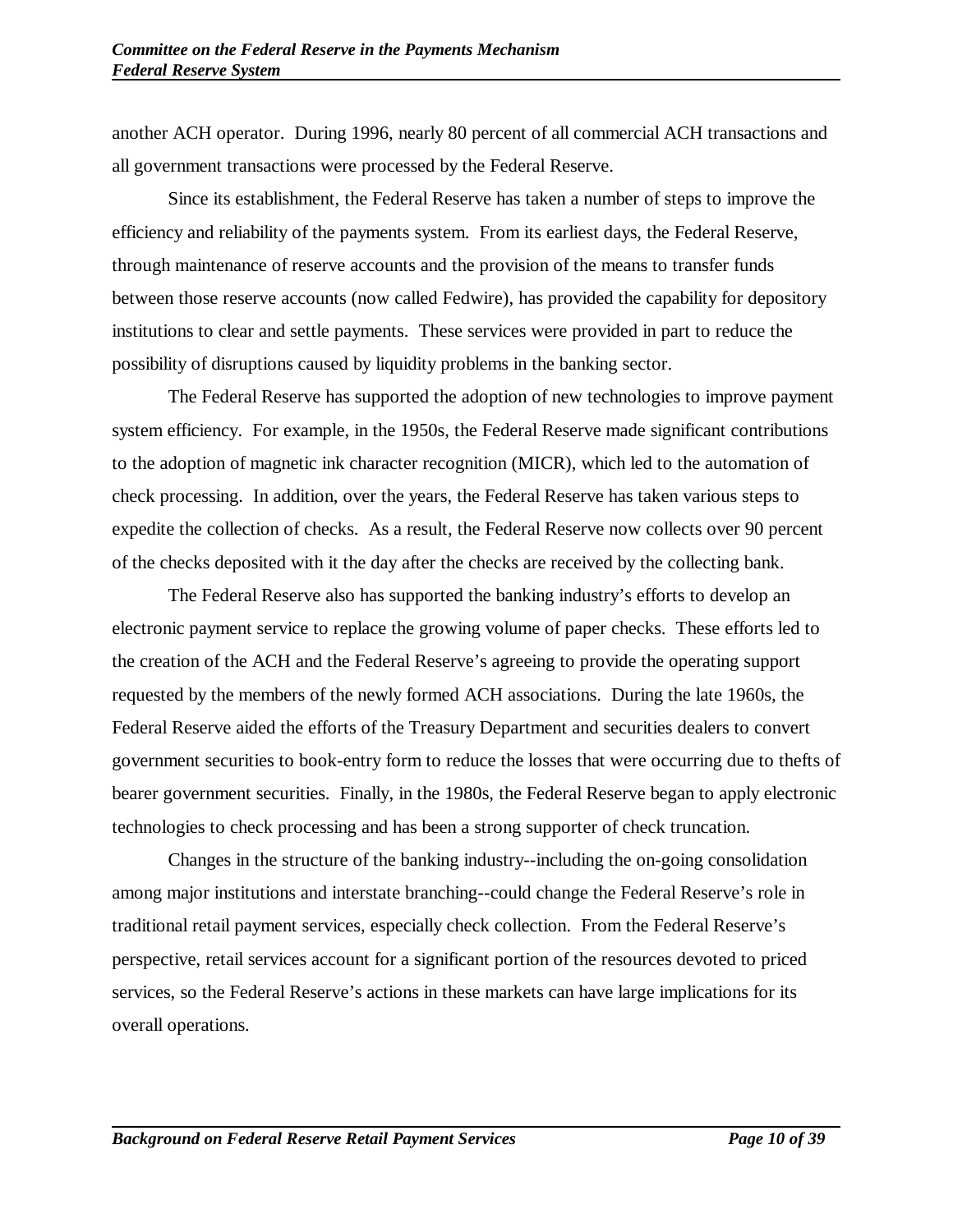## *Section III: Check Collection Market*

### **Findings**

In an age when payments information can be transmitted electronically over long distances with lightening speed at low cost, the persistence of paper checks seems an anachronism: why transport billions of little pieces of paper when electronic messages would be faster, cheaper and more reliable? Nevertheless, while the checkless society has been predicted for several decades, checks remain the most widely used noncash payment instrument in the United States, representing about three-quarters of all noncash transactions. In 1996, approximately 64 billion checks were written, with a total value of \$75 trillion. Despite the development of alternative retail payment methods--credit cards, debit cards, and electronic transfers, such as the ACH--the volume of checks has continued to increase steadily over time, albeit at a somewhat slower rate in recent years. Rapid growth in the overall volume of retail payments has allowed for double-digit increases in the volume of electronic retail payments without diminishing check volume. Over the last five years, the number of checks written in the United States has grown at an annual average rate of approximately 2 percent. While the volume of checks written may plateau or even decline in the next several years, checks are likely to remain an important payment instrument for some years to come.

The continued popularity of checks stems from their convenience and familiarity to consumers and businesses. Checks are easy to originate and widely accepted. Further, check writers recognize and make use of the benefits of float. In their eagerness to attract deposits, depository institutions make checking accounts as attractive as possible. Few depository institutions charge explicit per check fees to customers--instead they use minimum balance requirements or lower interest rates on transaction balances to recoup costs. Hence, bank customers perceive the costs of using checks as low. Finally, the legal foundations of the paper check collection system are well-established and widely understood. Thus, there is little impetus from check writers or from check receivers to abandon this form of payment.

The process used to collect and settle checks depends on the relationship between the depository institution where the check is first deposited (the "collecting bank") and the depository institution on which the check is drawn (the "paying bank"). For about 30 to 35 percent of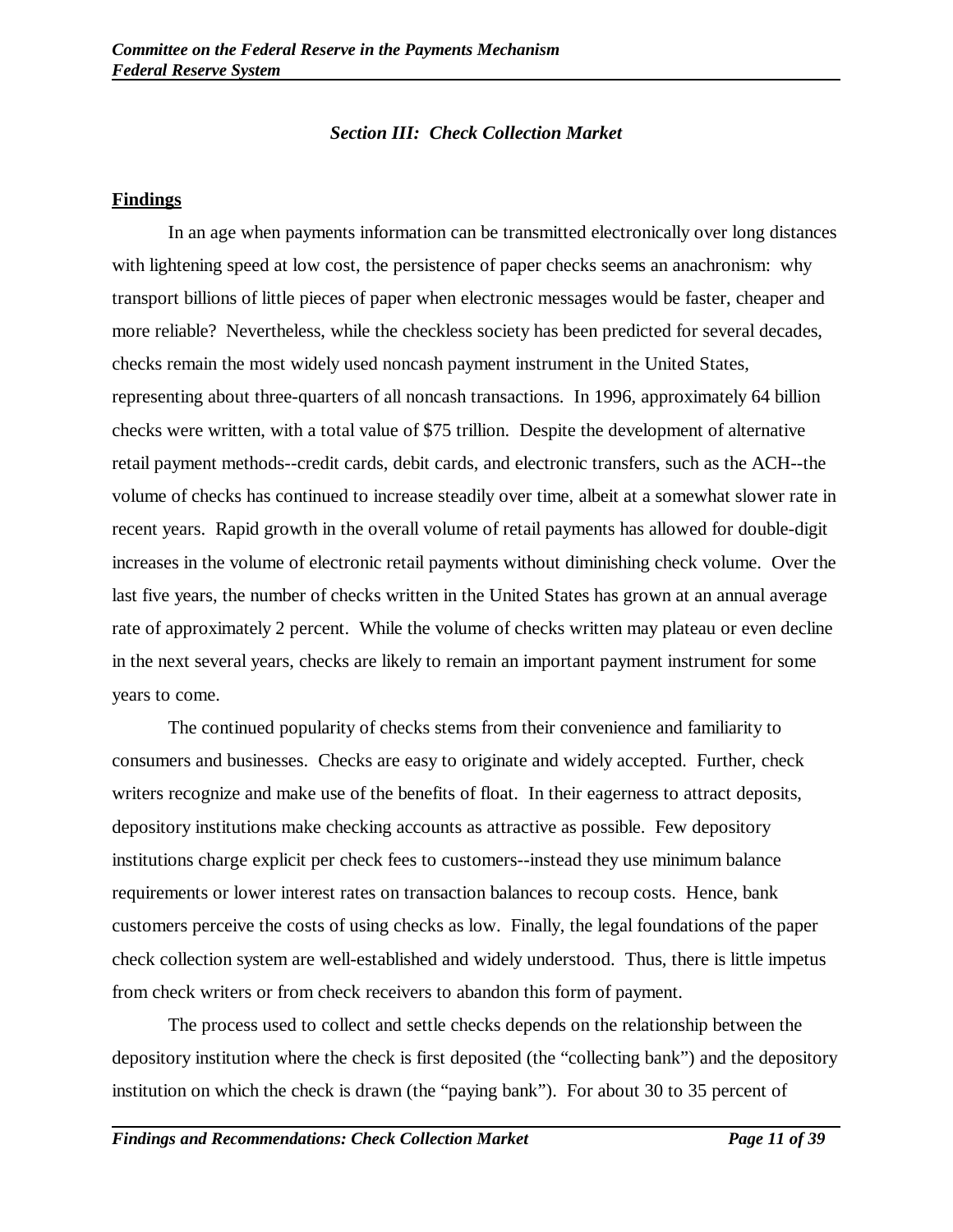checks written in the United States, the collecting and paying banks are the same institution (socalled "on-us" checks), so collection and settlement of these checks is largely internal to that depository institution. The remaining 65 to 70 percent (about 45 billion checks in 1996) form the interbank check collection market.

Presentment of checks to the paying bank by the collecting bank can take place either directly ("direct presentment"), through a clearinghouse in which several banks mutually exchange and settle checks, or through a check collection intermediary, such as a correspondent bank, bankers' bank or a Federal Reserve Bank. Most checks are collected through physical presentment: the paper check is transported from the collecting bank to the paying bank over the road and/or by plane. A small, but rapidly growing, minority of checks is presented to the paying bank in electronic form (electronic check presentment, further discussed below).

The Federal Reserve plays a major role in the market for check collection services. As shown in Table 3, the Federal Reserve accounts for about 35 percent of the interbank check collection market, processing about 16 billion checks in 1996. The Federal Reserve is thus the single biggest provider in the market, though its market share has declined somewhat since the introduction of Regulation CC same-day-settlement rule in 1994. (The rule gave collecting banks the right to receive funds from paying banks on the same day that checks are presented, as long as that presentment occurs by 8 a.m. local time of the paying bank.) This change increased the convenience of direct presentment between collecting and paying banks, and reduced the volume of checks collected through the Federal Reserve.

Other significant providers are clearinghouses--which tend to serve depository institutions in local markets--and correspondent banks, each with about 25 percent of the overall market. In general, clearinghouses serve larger banks, since they tend to have membership fees and other requirements that make it costly for smaller institutions to join. In addition, small institutions usually lack the capacity to sort checks to the extent required for presentation through clearinghouses. The Federal Reserve Banks are currently the only check collection intermediaries that provide national check collection services available to depository institutions of all sizes and locations.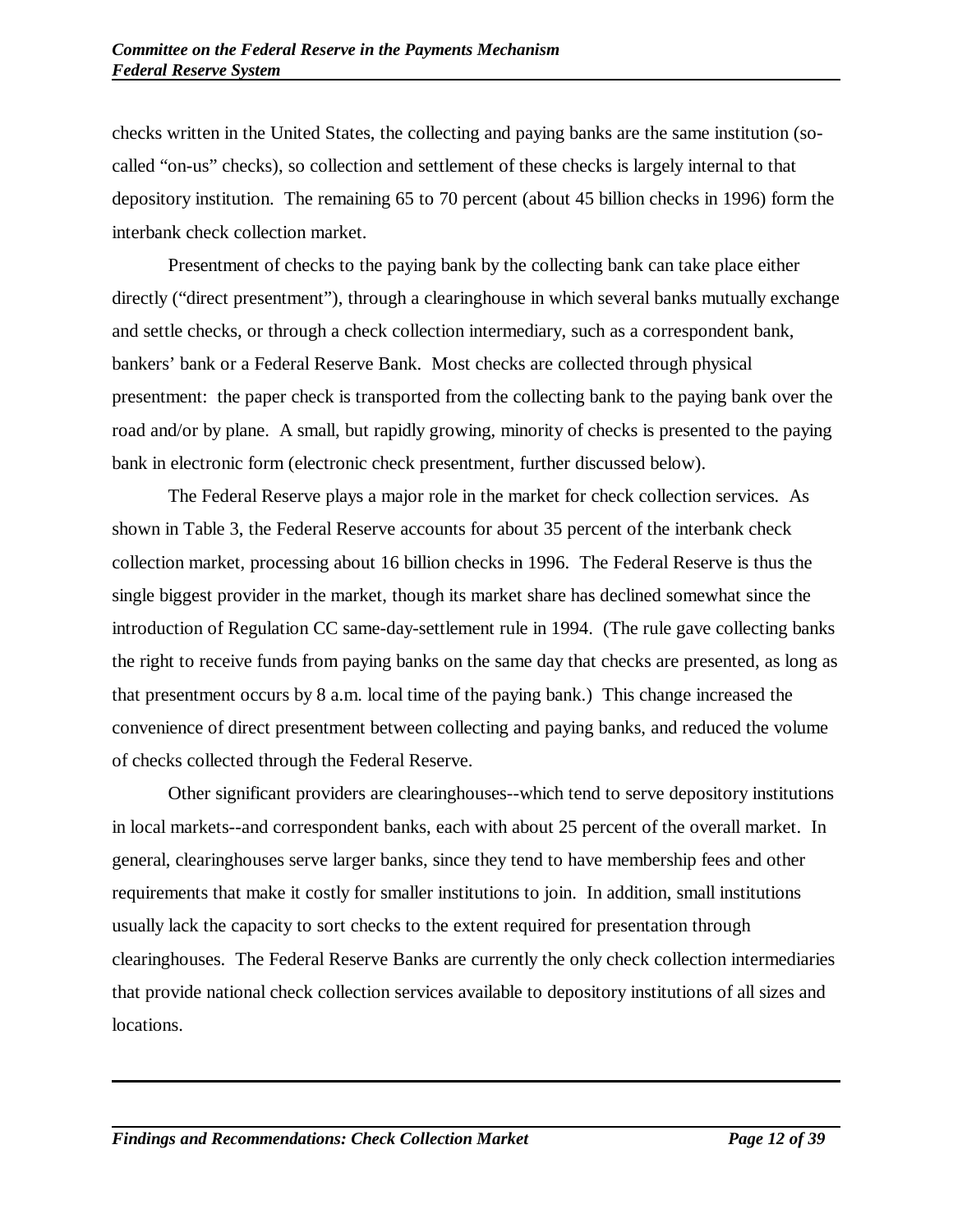| Check collection channel             | Volume<br>(billions of checks) | Market share<br>(percent) |
|--------------------------------------|--------------------------------|---------------------------|
| Clearinghouse                        | $10 - 11$                      | $23 - 24$                 |
| <b>Direct Presentment</b>            | 6                              | 14                        |
| <b>Correspondent Banks</b>           | $10 - 11$                      | $24 - 25$                 |
| Bankers' Banks                       | less than 1                    | 1                         |
| <b>Third-party Service Providers</b> | less than 1                    | 1                         |
| <b>Federal Reserve Banks</b>         | 16                             | $35 - 37$                 |
| Total                                | $42 - 45$                      | 100                       |

Table 3 1996 Interbank Check Collection Market

Note: The figures in the table are based on Federal Reserve estimates of checks collected through intermediaries and assume that 30 to 35 percent of all checks are on-us checks. The margin of error associated with the estimates is high, and, thus, the table provides only a general picture of the interbank check collection market.

The Federal Reserve's market share varies from under 20 percent of the interbank check market in some areas to more than 60 percent in others. The Federal Reserve's share tends to be low in densely populated areas where depository institutions located in close proximity to each other are likely to rely on direct presentment or clearinghouses; the Federal Reserve's market share tends to be high in more sparsely populated areas, especially those primarily served by smaller depository institutions (see attachment 1).

The Federal Reserve's check collection services are used disproportionately to present checks to smaller depository institutions. As Table 4 indicates, nearly half (46 percent) of the checks processed by the Federal Reserve during 1996 were deposited by subsidiaries of the 100 largest bank holding companies, while the remainder were deposited by smaller depository institutions. By contrast, less than a third of the checks collected by the Federal Reserve were presented to subsidiaries of the 100 largest bank holding companies, while over two-thirds of the checks were presented to smaller paying banks.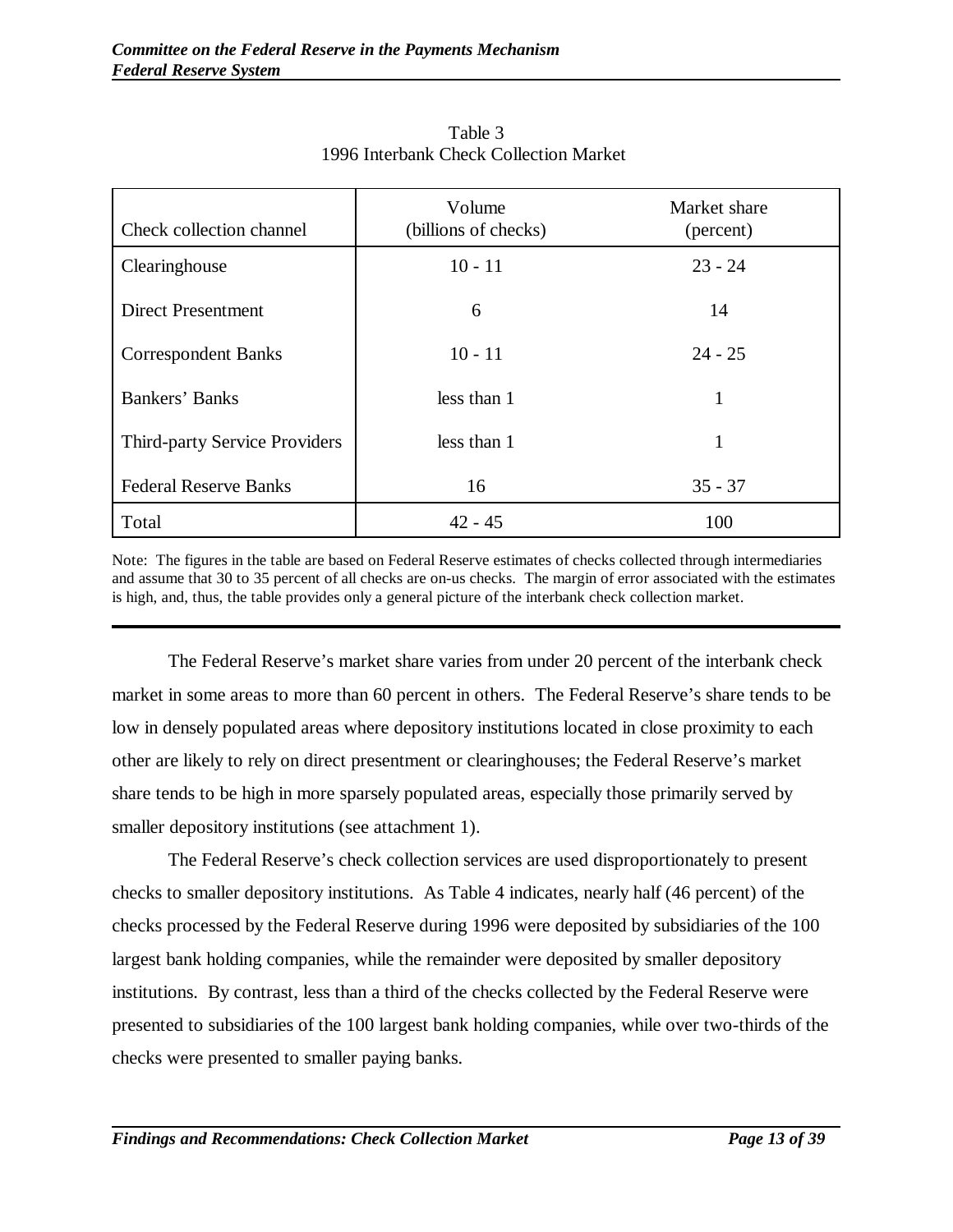| Subsidiary of:                         | <b>Collecting Bank</b><br>(Deposited by) | Paying Bank<br>(Presented to) |
|----------------------------------------|------------------------------------------|-------------------------------|
| 10 Largest Bank Holding Companies      | 16 percent                               | 11 percent                    |
| Next 90 Largest Bank Holding Companies | 30 percent                               | 20 percent                    |
| All Other Depository Institutions      | 54 percent                               | 69 percent                    |

Table 4 Checks Processed by the Federal Reserve in 1996 Distribution by Collecting Bank and Paying Bank Asset Size

Source: Federal Reserve Banks.

Pricing and cost recovery. As stated earlier, under the MCA, the Federal Reserve is required to recover all costs of providing its payment services plus the PSAF. Moreover, the Board's pricing principles require that fees for each major service, such as check collection, be set so that revenues match costs, including the PSAF. Over the period 1987 through 1996, the Federal Reserve recovered 99.5 percent of the total cost of commercial check service, including the PSAF, resulting in "profits" only slightly below those targeted.

Fee schedules, set locally by Federal Reserve offices, combine fixed and variable fees. The "cash letter" fee is intended to recover costs that do not vary with the number of items deposited, while per item fees are intended to recover at least the marginal cost of processing an additional check. Prices for various products are related to deposit deadlines, the amount of processing the Reserve Banks must perform before the checks are packaged for delivery, and the distance the checks must be transported to paying banks. In 1996, the Reserve Banks charged an average of \$.023 to collect a local check and \$.045 to collect a non-local check.

While cost allocation is always subject to some uncertainty and controversy, the Committee could find no evidence to suggest that the Reserve Banks subsidize check collection services. Over the last decade, the check service met its cost recovery goals and earned profits that exceeded \$200 million after recovering its actual and imputed costs (see attachment 2). In addition, the Federal Reserve's cost accounting methodologies have been reviewed and were deemed reasonable and appropriate by outside auditors.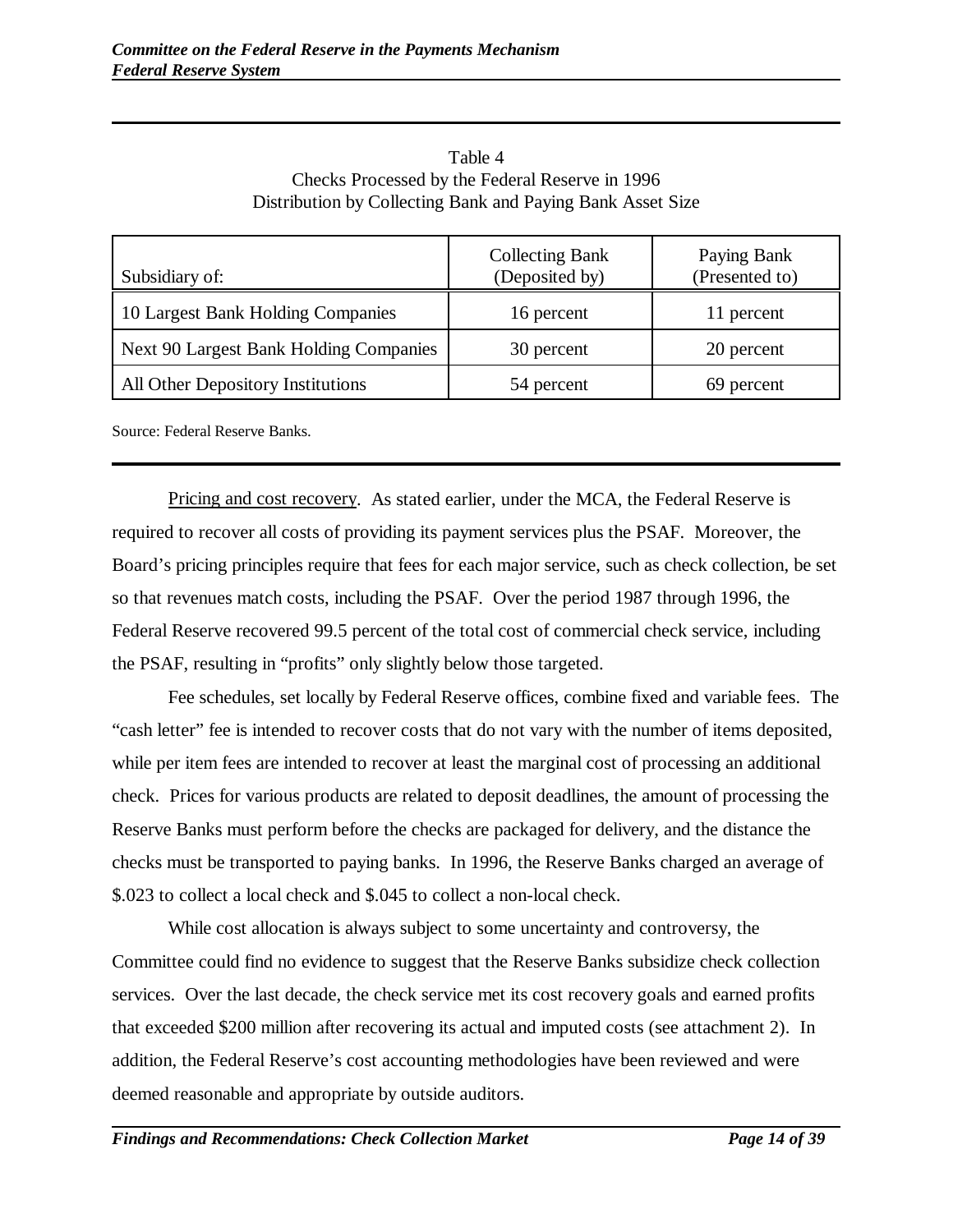Moreover, the Committee did not find evidence that the Reserve Banks subsidize any particular class of depository institutions, such as small and remote institutions. The Reserve Banks set their fees to cover at least the marginal cost of serving such institutions. Since many collecting banks use the Reserve Banks to collect checks on relatively low volume, remotely located institutions, the Reserve Banks are often able to do so cost effectively simply because a large portion of the checks drawn on these banks are deposited with the Reserve Banks.

Should the check collection process be made more electronic? At present, the process of clearing and settling checks is based almost entirely on physical presentment of the paper check to the paying bank, which then usually mails the canceled checks to its depositors with their monthly bank statements. An alternative approach that is used for a small but growing minority of checks is electronic check presentment (ECP). With ECP, presentment is initiated when the collecting bank sends check payment information electronically to the paying bank (rather than sending the actual paper check). The paper checks may be sent to the paying bank at some later time ("paper to follow"), or the checks may be truncated at some point during the collection process (for instance, at the bank of first deposit or at a check collection intermediary, such as a correspondent bank or a Federal Reserve Bank). When checks are truncated, the check writer does not get the canceled check back. The Reserve Banks currently present 13 percent of their total check volume electronically. This constitutes over two billion checks a year, presented to more than 2,000 depository institutions.

The current paper-based check collection system is resource-intensive, and holds only limited promise of future cost savings. The paper-based check processing system relies on employees, mechanical processing equipment, buildings and a transportation network of cars, trucks and planes. The processing of checks involves receiving and preparing deposits for processing, sorting checks and capturing accounting data, reconciling the accounting data, and packaging and dispatching the checks for presentment to paying banks. If the checks cannot be processed by high-speed sorters, or if other processing problems occur, additional human intervention is required. Personnel costs represent about half of all direct and support costs involved in processing commercial checks at the Federal Reserve, while transportation expenditures account for about 10 percent.

Further, the paper-based check collection system is based on a mature technology that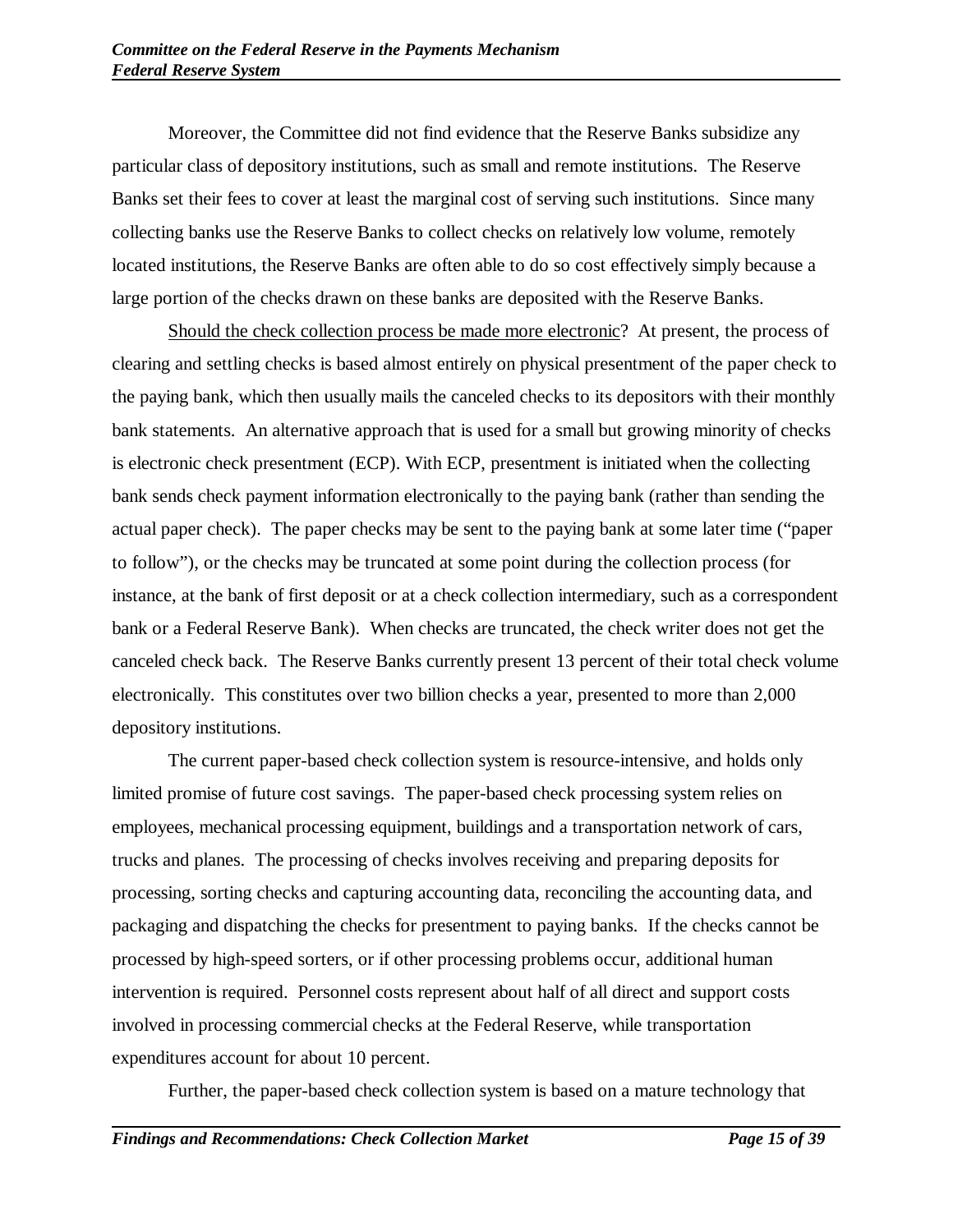seems unlikely to generate significant further resource cost savings. The technologies used for paper-based processing systems are moving paper through machines about as quickly as is feasible. While improvements in the technologies used to transport paper-based items are possible, over the last decade, econometric studies using Federal Reserve data have found no evidence that there has been significant technological change for paper-based processing operations. Consequently, from a technological perspective, the paper check collection process appears to be about as efficient as it is likely to get.

In contrast, ECP and truncation may hold the promise of a less costly check collection system, although definitive evidence is not yet available. The substitution of electronic information for the paper check during the collection process could significantly reduce check processing costs and allow paying banks to identify return items more quickly. ECP and truncation could virtually eliminate transportation costs and avoid weather related delays that plague truck and air carriers. Moreover, the technologies used in electronic processing and presentment are undergoing rapid evolution, in contrast to the mature technologies used in paper check presentment. Thus, any resource cost savings associated with electronic check presentment could be expected to grow over time.

These cost savings would be offset to some degree, however, by new costs associated with the creation, transmittal and processing of electronic files by collecting banks and check collection intermediaries, and the costs associated with the receipt and processing of these files by paying banks. In addition, many believe that digital imaging of checks and storage of these images is likely to be a necessary feature of a check collection system based on electronic presentment, at least initially. Such images could replace canceled checks as proof of payment and facilitate the return process of dishonored checks, but they would require additional investment and ongoing costs.

Some depository institutions have moved to ECP with truncation in order to reduce their costs. These institutions supply their depositors with a list of checks paid or with images, but do not return the actual canceled checks. Other depository institutions are reluctant to make the investment in ECP and/or imaging. Some would like to make the move but fear they would lose deposits to other institutions that offered to return depositors' canceled checks. Yet, benefits to all users would grow as more and more users adopt ECP and truncation.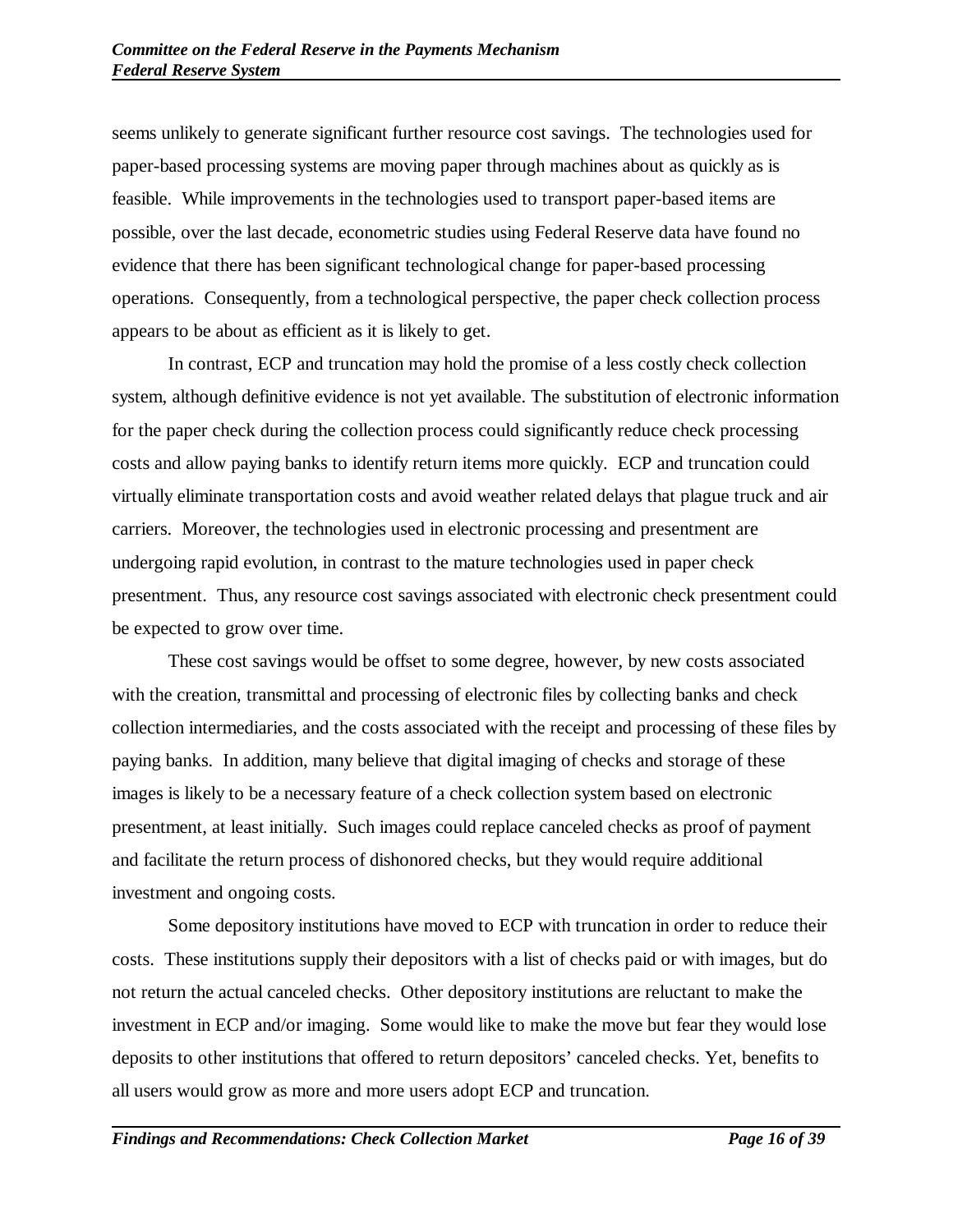It is currently unclear whether or not a shift in the whole check collection system to ECP and truncation would result in net benefits to society. The actual resource cost savings associated with electronic check presentment depend in part on technical aspects of the electronic collection process that are difficult to forecast: the precise costs of digital imaging and archiving, the extent of savings resulting from reduced handling of paper checks and the actual costs of creating and transmitting electronic files. More significantly, the timing and distribution of financial costs and benefits facing collecting and paying banks and check collection intermediaries may depend on how the transition from a paper-based to an electronic check collection system is accomplished. For instance, a coordinated effort among a broad range of check system participants could result in a significantly different outcome than a decentralized approach or an effort based on regulatory mandate. In addition, the costs and benefits facing various check collection system participants will depend on the precise set of features that emerge in the electronic-based system, including whether and at what point checks are truncated during the collection process, and the existence and structure of the image archives.

The overall benefit to society of a move to a check collection system based on electronic presentment depends on consumer and business acceptance of the new system, especially check collection market participants' willingness to pass on some of the savings to the public. Thus, a key issue in evaluating the benefits of an electronic check collection system is whether it can be designed and implemented in a way that replicates the reliability, safety and convenience of the current system.

A number of significant legal issues would also have to be addressed under a check collection system based on electronic presentment and truncation. For example, currently, the payor bank pays none of the cost of check collection, but has the legal right to insist on paper presentment. The Uniform Commercial Code permits collecting banks and paying banks to set up alternative presentment agreements on a voluntary basis. However, given the large number of depository institutions in the country, widespread voluntary agreements are difficult to achieve. Moreover, since the payor bank receives the float benefit, it has little incentive to speed up the presentment process.

Other issues include the legal status of images and electronic payment records (for instance, on bank statements) as proof of payment, both for commercial transactions and as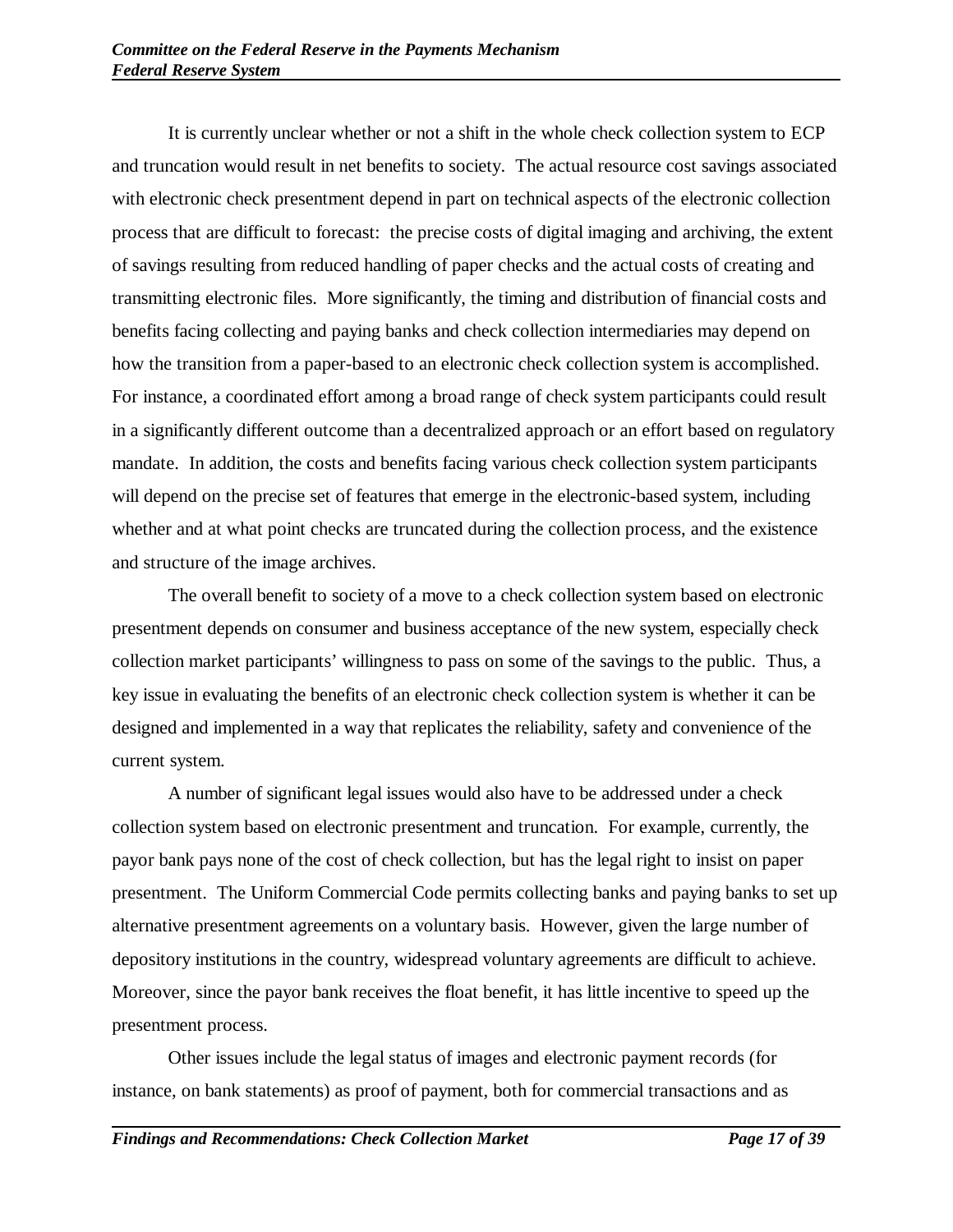documentation for federal and state tax authorities; the legal status of images and electronic payment records to prove that payment did *not* take place, and that payment still has to be made; whether the responsibility of verifying signatures should remain with the paying bank, or be shifted to the collecting bank (currently, images are not perfect substitutes for paper checks for validating signatures or detecting fraudulent checks); and the numerous state laws and court decisions that present an impediment to truncation. These laws include state laws that guarantee consumers the right to receive canceled checks, either on an on-going basis or upon demand, and state laws and regulations requiring entities--such as trust attorneys or state treasurers--to retain actual canceled checks (as opposed to images) for auditing purposes. For a check collection system based on truncation to be successfully implemented, these laws would have to be changed.

Finally, there is some risk that changes in technology and the evolution of the retail payments system will overtake the cost and benefit issues discussed above. For instance, check imaging could become obsolete if, as consumers and businesses become comfortable with check truncation, they no longer demand images of canceled checks, or if alternative approaches arise for capturing and transferring check information. In addition, the rapid rise of alternative electronic payment methods could result in a sharp decrease in the number of checks written in the United States and, consequently, reduce the incentives to make substantial investments in improving the efficiency of the check collection process. At this point, however, there is little evidence to suggest that the volume of checks is likely to drop substantially over the next several years.

Alternative future roles for the Federal Reserve. The Committee addressed the fundamental question of whether the Federal Reserve should remain a provider of check collection services or should exit the market in favor of private sector providers. It focussed on whether removal of the Federal Reserve from the market could be expected to make the provision of check processing services more or less efficient and on whether exit of the Federal Reserve would hasten or retard the evolution of electronic check processing. Since the Federal Reserve plays such an important role in processing checks for small and remote institutions, the possible impact of Federal Reserve withdrawal on the access and costs of those institutions is an important consideration.

Some assert that private sector providers are inherently more efficient than quasi public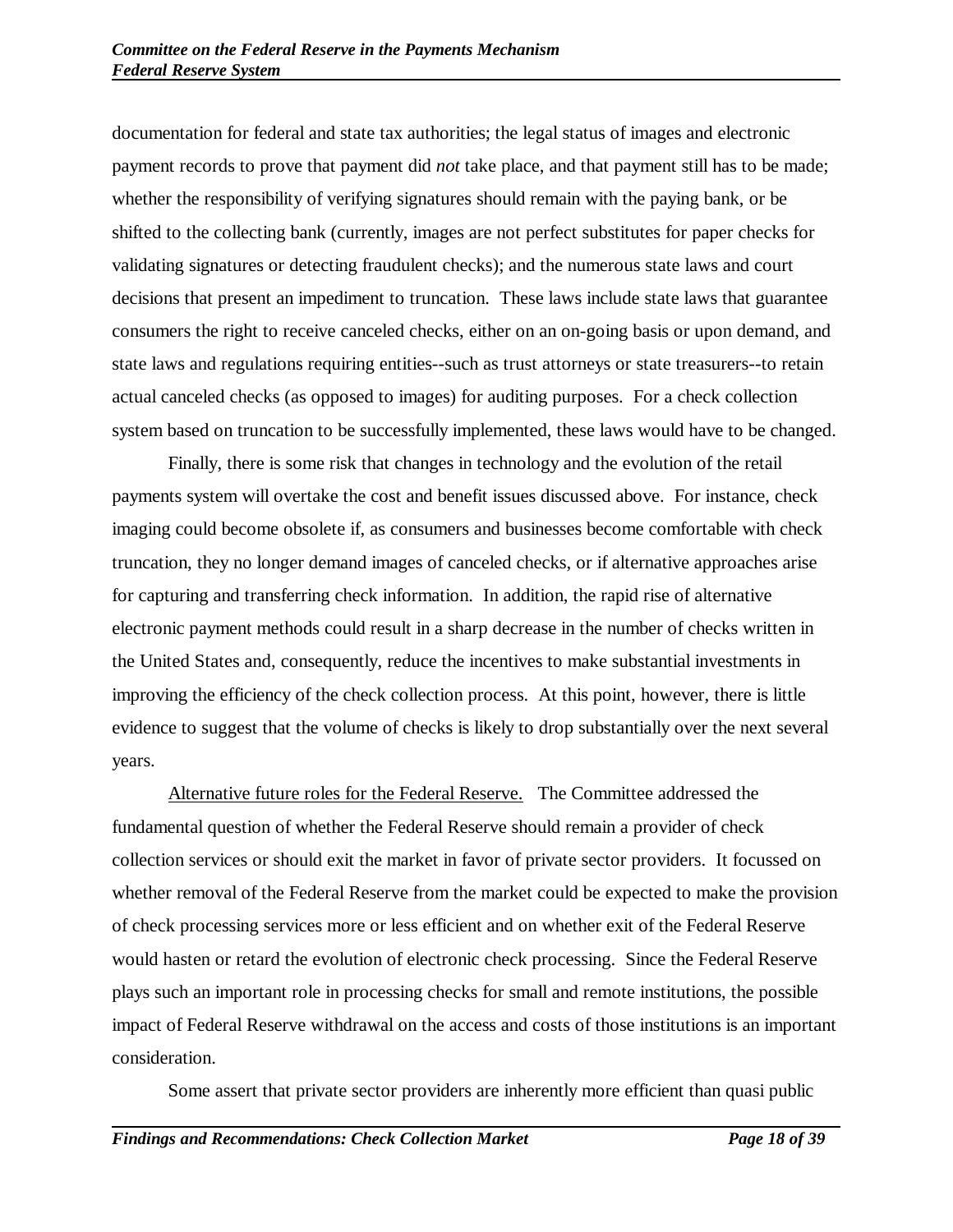ones and that the Federal Reserve's withdrawal would tend to enhance the efficiency of the system over time. But the Federal Reserve is now competing with those private sector providers and covering costs comparable to the ones they incur. Unless the Federal Reserve is benefitting from a hidden financial subsidy (and the Committee does not believe it is), it is not evident that removing a major competitor from the market place would enhance efficiency. In sparsely settled areas with few competitors in the check collection market, removing the Federal Reserve might reduce efficiency.

The Federal Reserve faces both competitive advantages and disadvantages relative to commercial providers. On the one hand, the Federal Reserve uses rigorous procedures for introducing new products and services that are not typical of the procedures used by commercial providers. Further, the Federal Reserve does not customize its products to specific customers, but rather offers them to any and all depository institutions on the same terms.

On the other hand, the Federal Reserve does benefit from certain advantages over commercial providers that may enhance its market share, although the same-day-settlement rule in 1994 narrowed the differences. The Federal Reserve has until 2 p.m. local time to present checks and obtain same-day settlement, whereas private-sector providers may demand payment in sameday funds only for checks presented before 8:00 a.m. local time for paying banks. Therefore, checks that cannot be presented to paying banks (especially those in remote locations) by 8:00 a.m. are often collected through the Federal Reserve.<sup>1</sup> Equalizing presentment times would eliminate the presentment advantage the Reserve Banks currently have as compared to commercial providers. Equalizing the deadlines, however, will not only have an impact on the competitiveness of the Federal Reserve vis a vis commercial providers, but will also affect the operations of banking organizations and corporate cash management services. Therefore, the merits of removing the disparity need to be balanced against any costs that might be incurred by other parties.

Many community banks and other small depository institutions are concerned that the Federal Reserve's withdrawal would require them to purchase correspondent services from

<sup>&</sup>lt;sup>1</sup>This presentment time structure was in large part instituted at the request of depository institutions.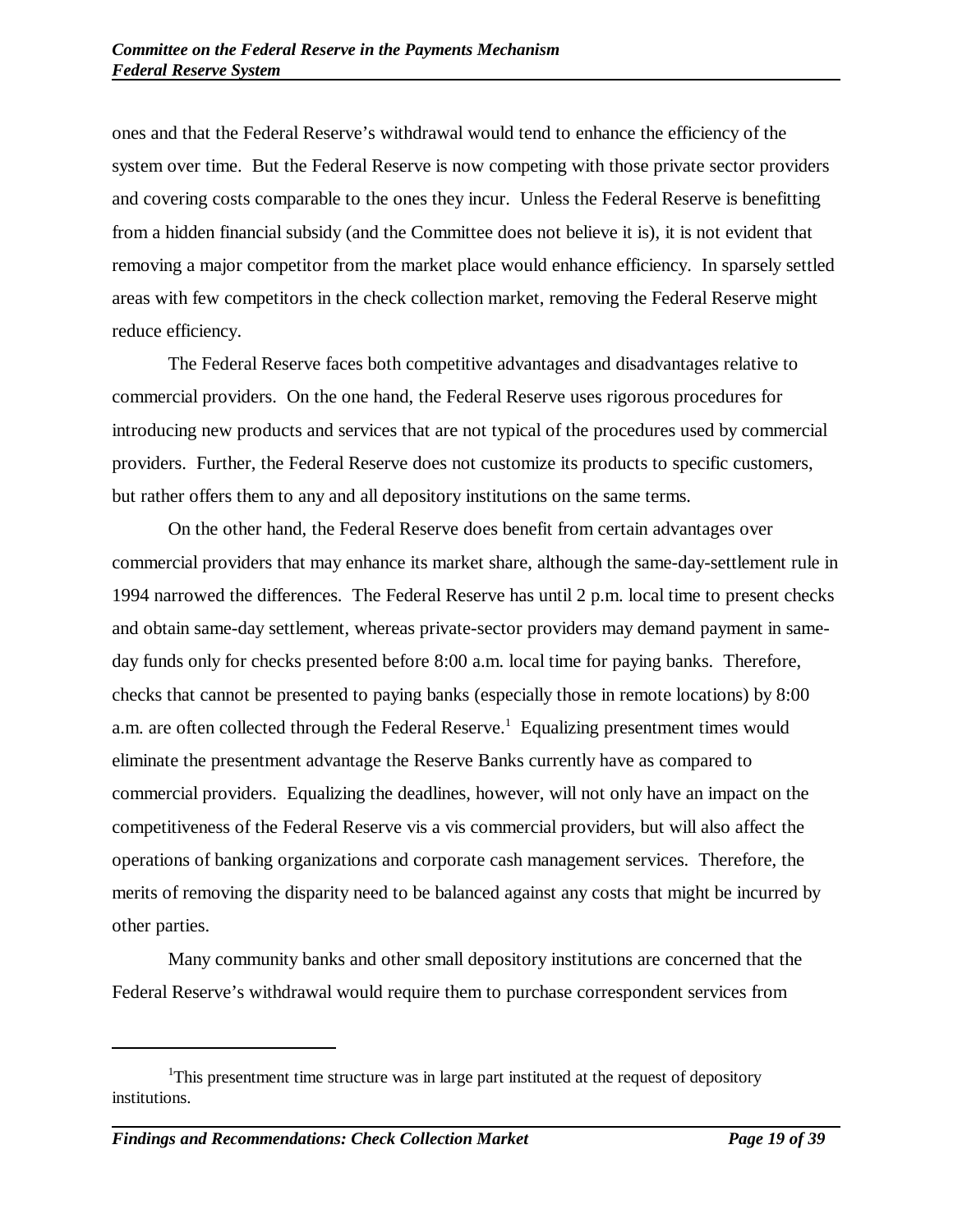commercial banks that in many cases are direct competitors for local deposit and lending business. In part, this concern arises from the possibility that these competitors could derive proprietary competitive information about community banks' customers from their correspondent activities. More generally, community banks are reluctant to be the source of profits for direct competitors.

On-going consolidation in the banking industry could lead to the creation of nationwide banking organizations. But it could also leave community banks with fewer choices of check service providers in the future. Indeed, this trend may be reinforced by the withdrawal of active correspondent banks, which has been reported in some local markets. In this regard, smaller depository institutions have also expressed concerns about continuity of check collection services provided by commercial providers, since these institutions can choose to withdraw services at any time. In contrast, the Federal Reserve provides services to all depository institutions.

Thus, small depository institutions feel strongly that the Federal Reserve should continue to be an active provider of check collection services. In fact, there is little support from depository institutions of any size category for the idea that the Federal Reserve would liquidate or privatize its check collection activities, at least in the short-run.

The physical capacity to absorb the Federal Reserve's volume exists in the commercial sector in many, although not all, parts of the country. However, the check collection business may no longer be attractive to many large financial institutions, given their other priorities and investment opportunities. With some exceptions, correspondent banks and clearinghouses are not eager to present checks to smaller paying banks ("low volume endpoints"), especially those in remote locations. Many commercial providers freely admit that they would charge more to clear these items than the Federal Reserve now does, citing the higher costs involved in serving these endpoints. These institutions believe the Federal Reserve subsidizes services to small and/or remote institutions, by shifting costs onto other Federal Reserve customers, by accepting a lower rate of return than would be required by commercial providers, or by not accurately accounting for the full costs of providing the service. Smaller depository institutions also believe that prices would rise if the Federal Reserve were to withdraw from the check collection market, but attribute these increases to the market power that the remaining check collection providers would have following the Federal Reserve's exit.

On balance, the Committee concluded that Federal Reserve withdrawal from the check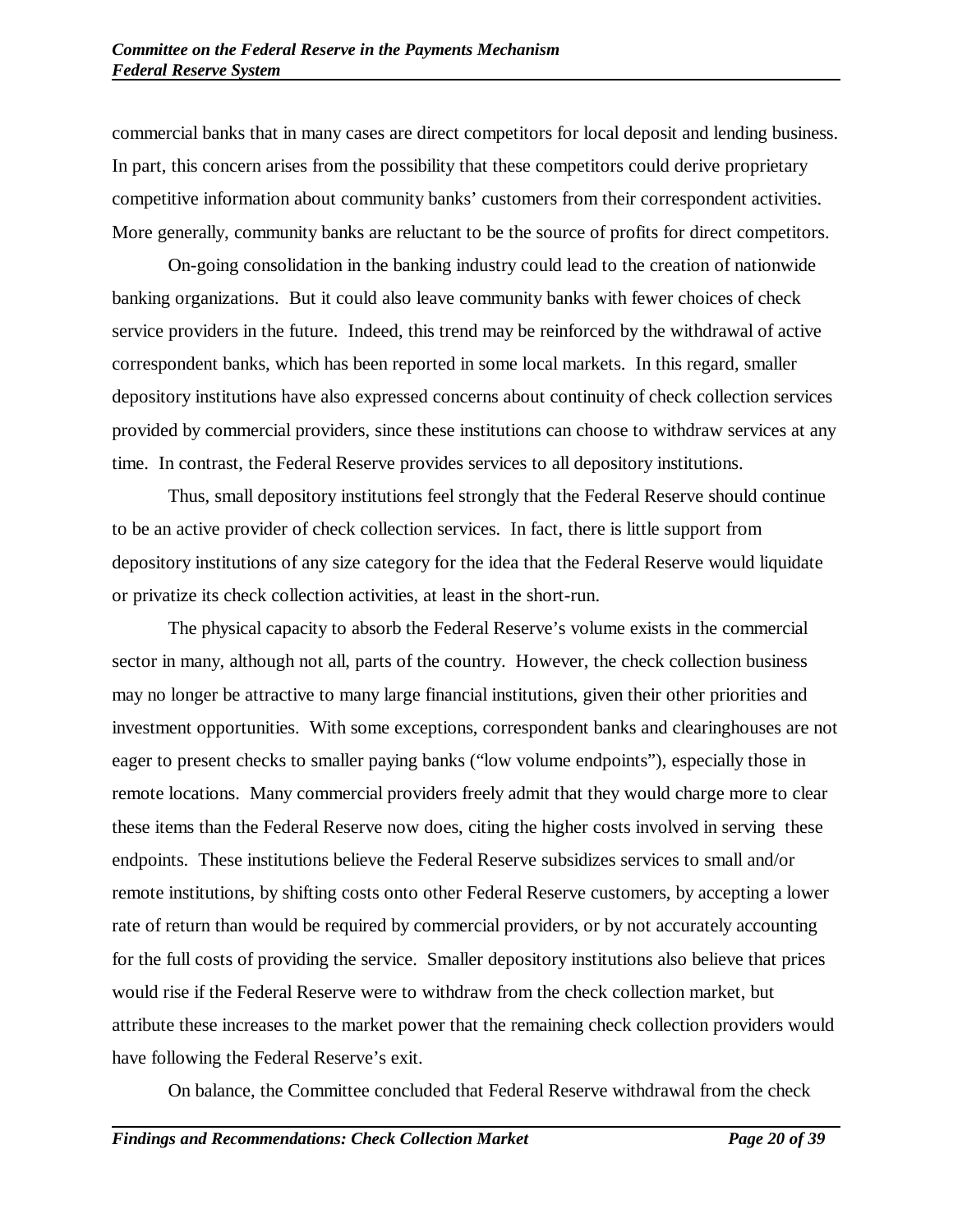collection market would disrupt the check collection system in the short-run, with little promise of substantial benefit over the longer run. Aside from resulting in a potential increase in check collection prices to small and remote depository institutions, the Federal Reserve's withdrawal would divert resources away from depository institutions' other priorities, such as dealing with the impact of mergers and acquisitions, and investments in electronic payment products. While the Federal Reserve's withdrawal might stimulate the move to electronic-based transactions by creating a void in the check collection market, this acceleration could come at the cost of considerable short-term disruption. In fact, the Federal Reserve's withdrawal might actually slow the migration from check to electronic payments, since market participants' funds and energies would initially be focussed on filling the void left by the Federal Reserve.

Moreover, a withdrawal by the Federal Reserve could result in a more heavily regulated payments system. Concerns about equal access to the check collection system for all depository institutions, about the potential for market power by remaining check collection service providers, and about the safety and efficiency of the check collection system could lead to new regulations concerning pricing and service availability. Large banks and payment service providers view this prospect with concern, while small institutions regard such regulations as necessary to ensure their continued viability. Institutions of all sizes are concerned, however, that such regulation would place depository institutions at a disadvantage relative to non-depositories in the provision of payment services. In particular, depository institutions are concerned at the prospect that check and other payment services offered primarily by depository institutions would be subject to regulation not imposed on payment services offered by non-depositories.

## **Recommendations**

- ! The Federal Reserve should remain a provider of check collection services, with the explicit goal of enhancing the efficiency, effectiveness and convenience of the check collection system, while ensuring the system's safety and reliability and access for all depository institutions.
- ! The Federal Reserve should evaluate the feasibility and the implications of removing the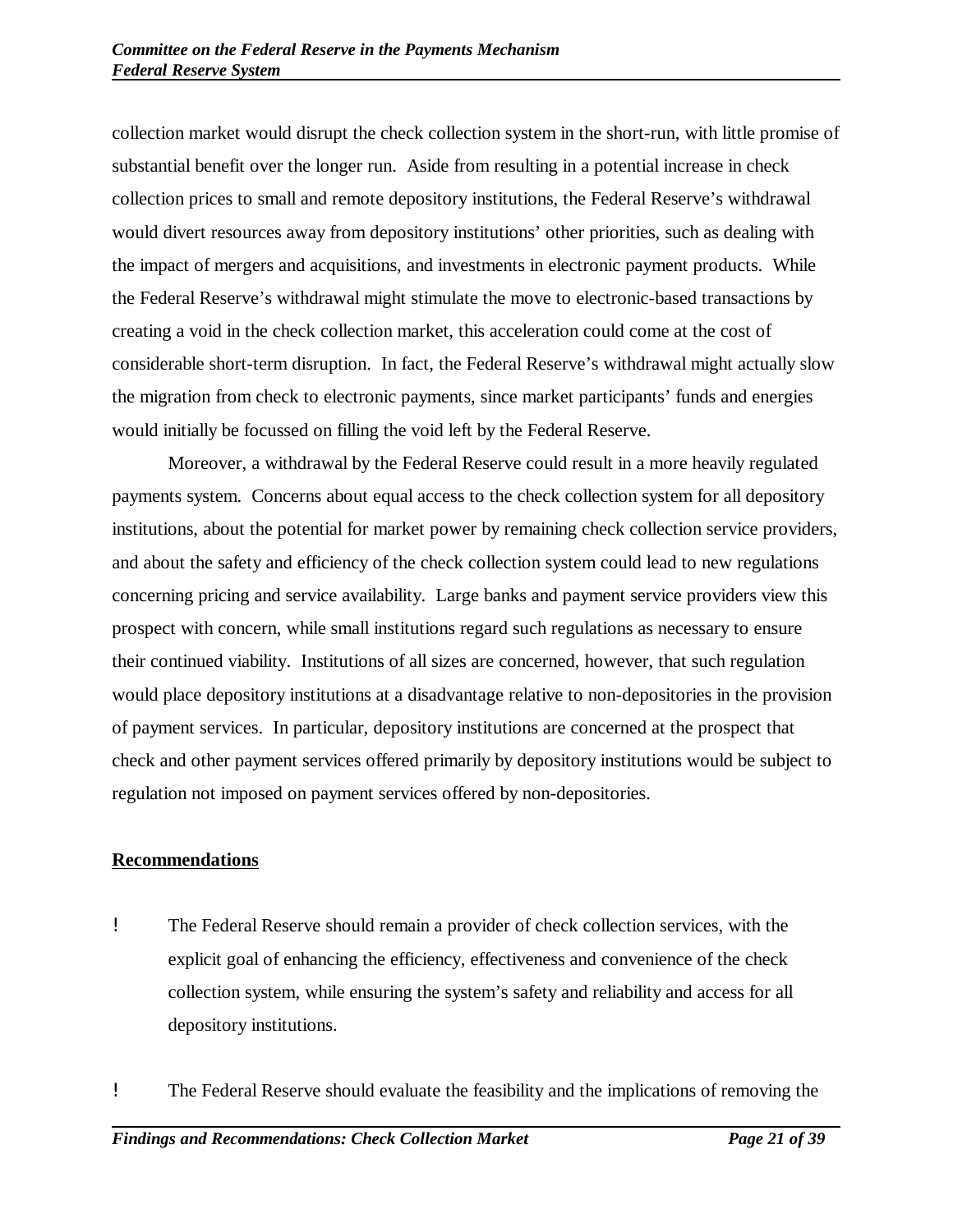difference in check collection presentment deadlines between itself and commercial providers. The Federal Reserve should also examine how various ways of equalizing the presentment times disparity would affect the competitiveness and efficiency of the check market and its participants.

- ! The Federal Reserve Banks should continue their current efforts to provide ECP and truncation services to meet the market demand. They should continue to use their operational presence as major check collection intermediaries to facilitate the growth of ECP and truncation where demand exists, including:
	- C pricing electronic check services to encourage the use of electronic check presentment and other electronic check services;
	- C providing enhanced imaging services, including image-based returns services that will accelerate the returns process;
	- C providing information services to paying banks (including sorting and listing of items) that will permit paying banks to process electronic information or images more efficiently; and
	- C experimenting with groups of large and small depository institutions on various "pilot projects" to evaluate the barriers and demonstrate the benefits associated with electronic check presentment.
- ! It is not yet clear whether the whole check system would benefit from moving toward ECP and truncation. The Federal Reserve, through the efforts of the ECP Advisory Group of the Retail Payments Product Office, has been working in collaboration with other check collection system participants to explore the possibilities and benefits for a more electronic check collection system. The Federal Reserve should accelerate these efforts by convening a working group of senior officials from depository institutions of all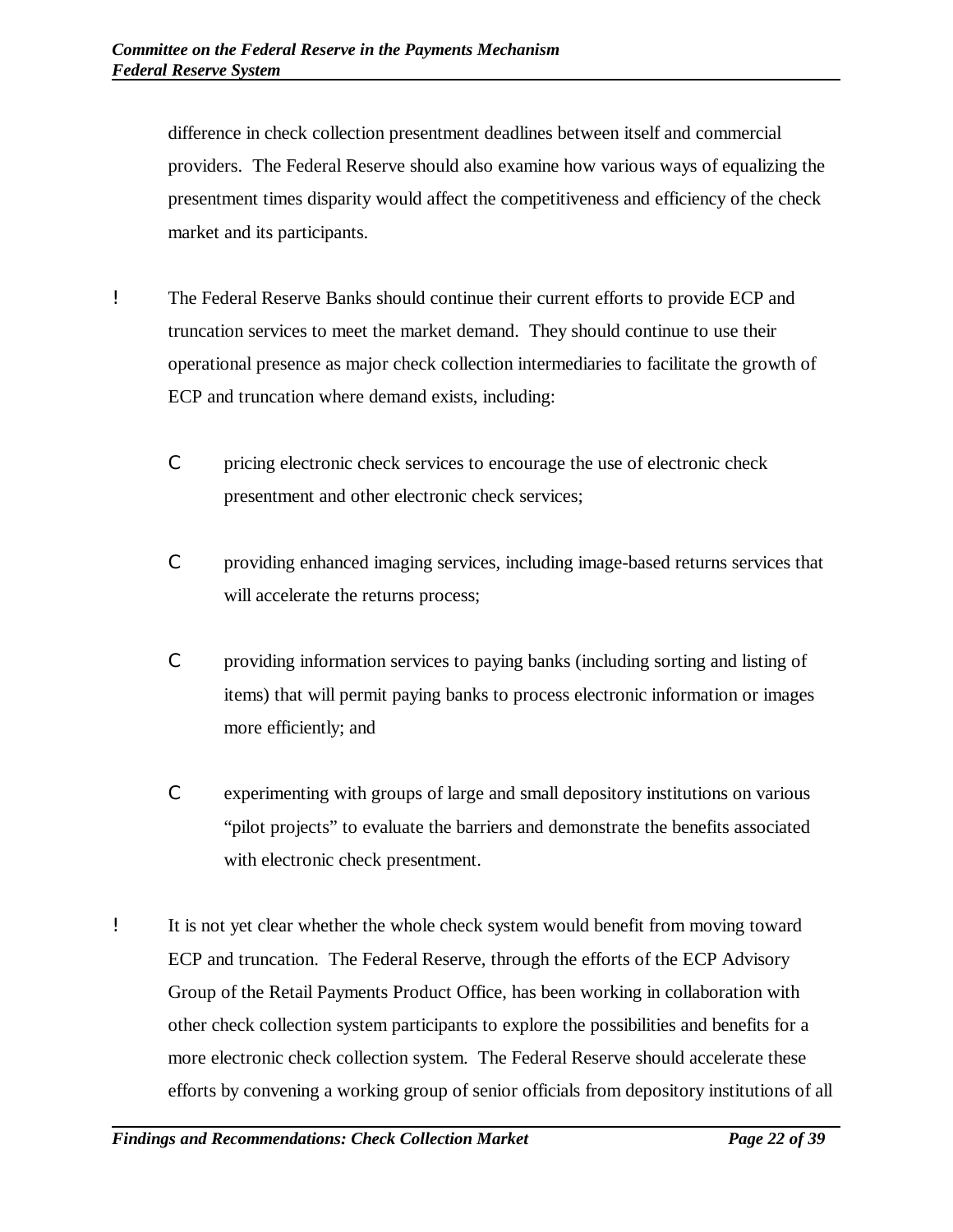sizes, the Federal Reserve, and other check collection system participants and users to determine the cost and feasibility of electronic check presentment and truncation.

- C The working group should assess whether a coordinated move toward ECP and truncation is feasible and cost effective, and, if so, to determine what steps could be collectively taken to foster the widespread adoption of a more electronic check collection system.
- C Assessments of feasibility should include a thorough understanding of the attitudes of businesses and consumers toward ECP and truncation and, in particular, whether and how ECP and truncation would meet their needs.
- ! If the working group concludes that ECP and truncation have substantial potential to increase the efficiency of the check system and that the requisite investment can be justified, then the Federal Reserve should work with other check collection system participants--including both check collection service providers and organizations representing consumers and businesses--to determine what additional steps the Federal Reserve could take as a provider of check collection services and/or as a regulator of the retail payments system to foster the growth of ECP and truncation. These steps might include:
	- C The Federal Reserve could work with other check collection system participants to identify regulatory changes that would foster the growth of electronic check presentment. For instance, the Federal Reserve could amend Regulation CC:
		- < to permit banks to return dishonored items using images or electronics in place of the original check, which may accelerate the check return process and reduce risk to depository institutions.
		- < to extend presentment deadlines for collecting banks that send an electronic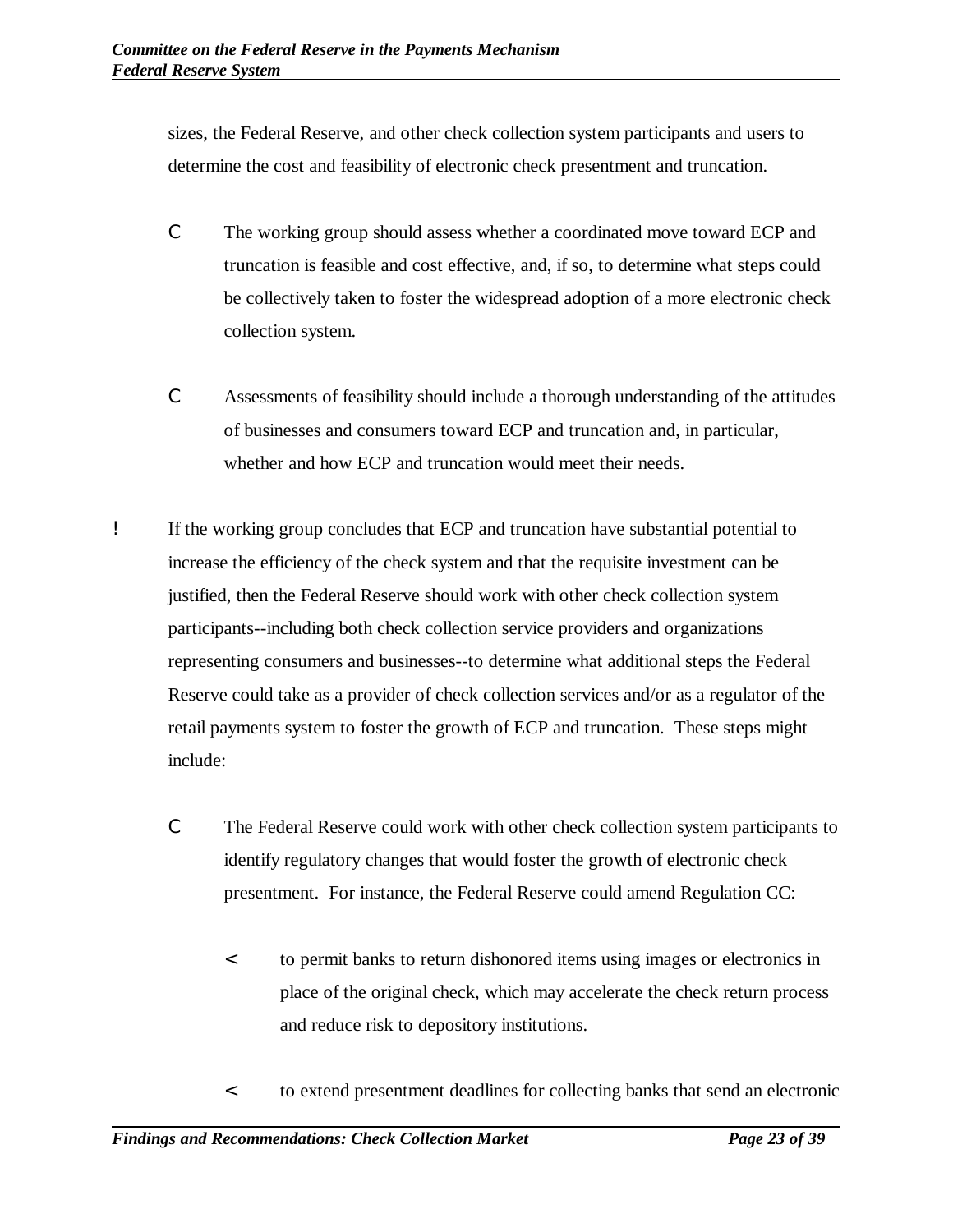file with warranties for its accuracy to paying banks; and/or

< to require all depository institutions to accept presentment in either paper or electronic form at the discretion of the collecting bank.

Regulatory changes such as these could facilitate the transition to electronic presentment and truncation by providing incentives for both collecting and paying banks to develop the resources needed to send and receive electronic presentment files, to process those files, and to initiate the returns process electronically. However, since some of these potential changes could conflict with state laws concerning the return of canceled checks, the Federal Reserve could work with appropriate parties to ensure that the concerns of the states, particularly those surrounding consumer protection issues, are addressed.

- C The Federal Reserve could work with the industry to establish the necessary legal foundation for electronic payments processing. The Federal Reserve could provide legal resources and coordinate efforts among industry participants to research the legal issues--such as liability for signature verification, proof of payment and state laws requiring return of canceled checks--that could inhibit or significantly complicate the widespread use of electronic check presentment and truncation.
- C In coordination with other check collection system participants, the Federal Reserve could develop standards and specifications for an image archive, establish security procedures and protocols, and, perhaps, operate the archive on an ongoing basis.
- C The Federal Reserve could take steps to promote public acceptance of ECP and truncation by addressing the concerns of various segments of the public about the way the new system would work in practice. In cooperation with other industry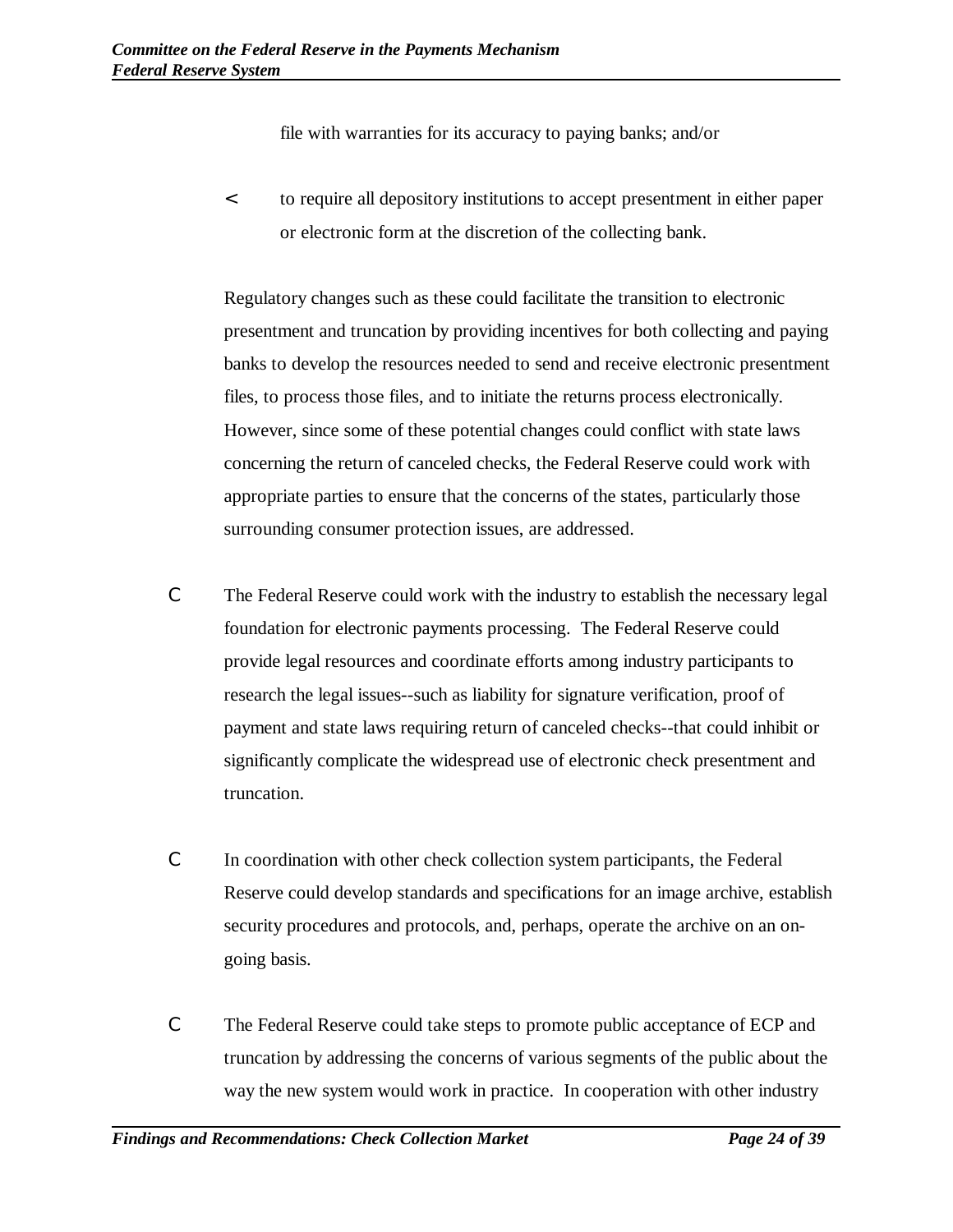participants, the Federal Reserve could sponsor a public education effort to address issues such as the ability of consumers and businesses to receive check images on demand, the reliability of images for payment verification and protections against fraud.

C More generally, the Federal Reserve could make greater use of its existing authority to use pricing techniques (for instance, volume discounts) to enhance the efficiency of the check collection system and to support the Federal Reserve's broader policy objectives.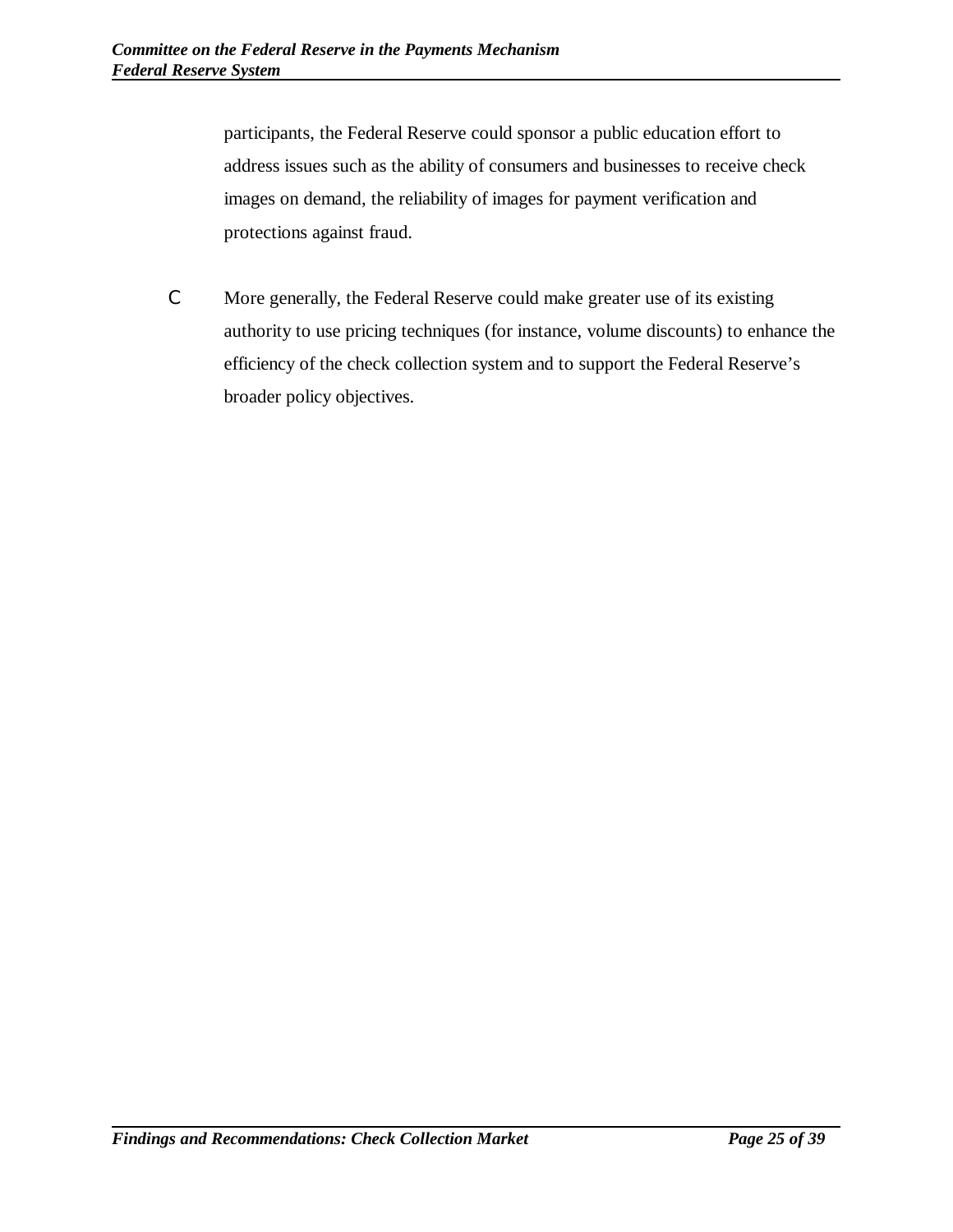#### *Section IV: ACH Market*

#### **Findings**

The ACH is an electronic interbank payments system which is used primarily to handle small-dollar funds transfers for consumers, businesses and the government. The ACH system consists of an infrastructure of data processing and communications hardware and software designed to deliver and settle large volumes of electronic payment transactions and related information. It is an interbank payments system in which nearly every depository institution in the United States participates. A consumer or a business initiates an ACH transaction through its depository institution, which transmits payment information and exchanges funds with the recipient's depository institution via transactions processed by an ACH operator. The ACH is used primarily for recurring transactions. Corporations also use ACH to make payments to suppliers and for cash management activities.

During the last ten years, the overall volume of ACH transactions has increased at an average rate of over 15 percent per year, reaching approximately 4 billion payments with a value of \$12 trillion during 1996. Despite this rapid growth, ACH payments continue to represent only a small fraction--less than 5 percent--of noncash transactions in the United States.

Currently, there are four ACH operators that process and transmit ACH transactions between depository institutions--the Federal Reserve and three commercial providers. Of these, the Federal Reserve is by far the largest processor, accounting for nearly 80 percent of commercial interbank ACH transactions in 1996. The Federal Reserve also processes all government ACH transactions (about 20 percent of total interbank ACH transactions).

The origination of commercial ACH transactions is highly concentrated (see Table 5). In 1996, affiliates of the 100 largest bank holding companies originated 75 percent of the commercial ACH transactions processed by the Federal Reserve. In contrast, the receipt of ACH transactions is much more dispersed. In 1996, affiliates of the 100 largest bank holding companies received just 32 percent of the transactions.

These figures indicate that, as in the check collection market, depository institutions of all asset sizes use the Federal Reserve to transmit ACH transactions to smaller depository institutions around the country. The Federal Reserve delivers ACH transactions to nearly every depository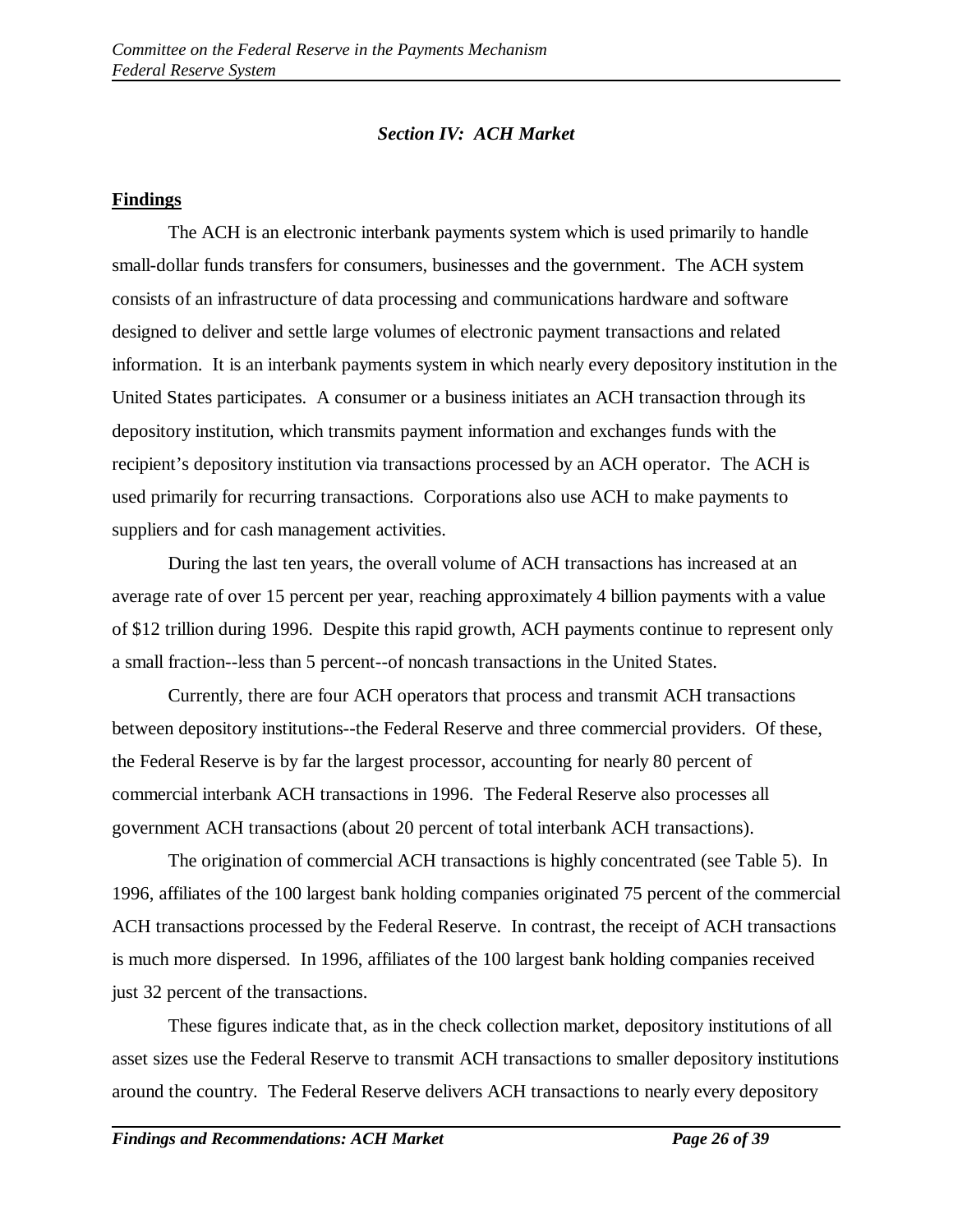institution in the United States, often through third-party service providers and correspondent banks. In contrast, the three commercial ACH providers serve a much smaller set of institutions and rely on the Federal Reserve to deliver transactions to those depositories not served by their networks.

Unlike the check collection market, which is primarily local, the market for ACH transactions is primarily national. In 1996, two thirds of the ACH transactions processed by the Federal Reserve were interdistrict transactions.

## Table 5 Commercial ACH Transactions Processed by the Federal Reserve in 1996 Origination and Receipt Volumes by Asset Size

| Subsidiary of:                         | Origination | Percent of<br>Total | Receipt | Percent of<br>Total |
|----------------------------------------|-------------|---------------------|---------|---------------------|
| 10 Largest Bank Holding Companies      | 723         | 30%                 | 274     | 12%                 |
| Next 90 Largest Bank Holding Companies | 1,070       | 45%                 | 477     | 20%                 |
| All Other Depository Institutions      | 584         | 25%                 | 1,622   | 68%                 |
| Total                                  | 2,377       | 100%                | 2,374   | 100%                |

## Millions of Transactions

Source: Federal Reserve Banks.

Note: The total volumes for originations and receipts differ slightly due to the treatment of rejected items, among other factors.

The ACH is characterized by high fixed costs, including the need for powerful computers to process high transaction volumes and the need for data communications facilities to exchange transactions among participants and operators. The marginal cost of sending an additional ACH transaction is low (less than \$.01), and there are evident economies of scale at current industry volume levels. Hence, with or without the Federal Reserve, the industry is likely to be dominated by one or two large players, much like the market for credit card processing. A single provider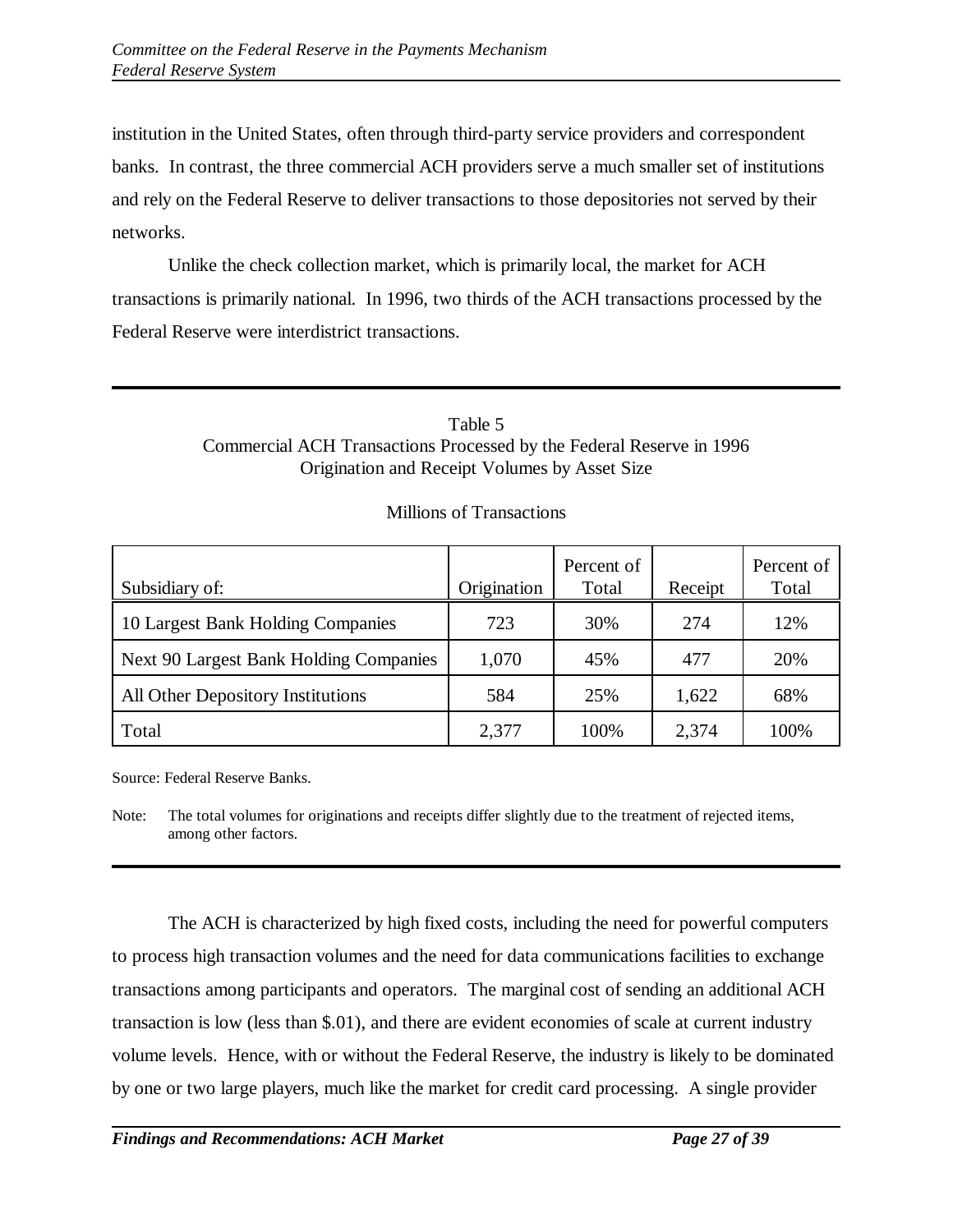might be the most efficient processing configuration because a single provider could take most advantage of the economies of scale and supply the market at the lowest cost. On the other hand, the existence of competitors encourages each to meet the needs of customers and may lead to greater innovation and greater emphasis on cost control over the long run. For example, the Federal Reserve began offering four deposit cycles for ACH transactions after another competitor entered the market.

The Federal Reserve's average cost of processing an ACH transaction is considerably less than that of processing a paper check and ACH unit costs have been falling (and are likely continue to do so), while paper check unit costs have stabilized. In addition, several studies show that the social cost of making a check payment is significantly higher than that of making an ACH payment. (The social cost includes the payor's cost to originate and send, the payee's cost to receive and process, and the cost incurred by third-party intermediaries). Hence, encouraging customers to substitute ACH for check payments in appropriate circumstances would increase the efficiency of the payments system.

Potential growth of ACH. There is considerable uncertainty surrounding the ultimate potential of the ACH. At one level, there is significant growth potential for ACH transactions, even for core ACH products such as direct deposit and recurring payments. For instance, only 45 percent of the roughly 2.8 billion annual payroll payments are made via direct deposit and an even smaller fraction of dividends and annuity payments are made via the ACH. Only 900 million of the 12 billion annual consumer bill payments are made through the ACH.

Further, the Debt Collection Improvement Act of 1996 requires that the federal government convert most of its payments to electronic payments by January 1, 1999. This requirement will raise the public profile of the role of electronic payments and could lead to increased ACH usage. In addition, the conversion to electronic payments will require virtually all depository institutions with accounts of businesses receiving payments from the federal government to have the capability to pass payment-related information to their corporate customers. Although, the implementation of this capability may take some time, it could lead to increased ACH usage for vendor payments among private corporations.

Nonetheless, shortcomings of the current ACH system may be limiting the scope and market for even core ACH products such as direct deposit and recurring payments. One factor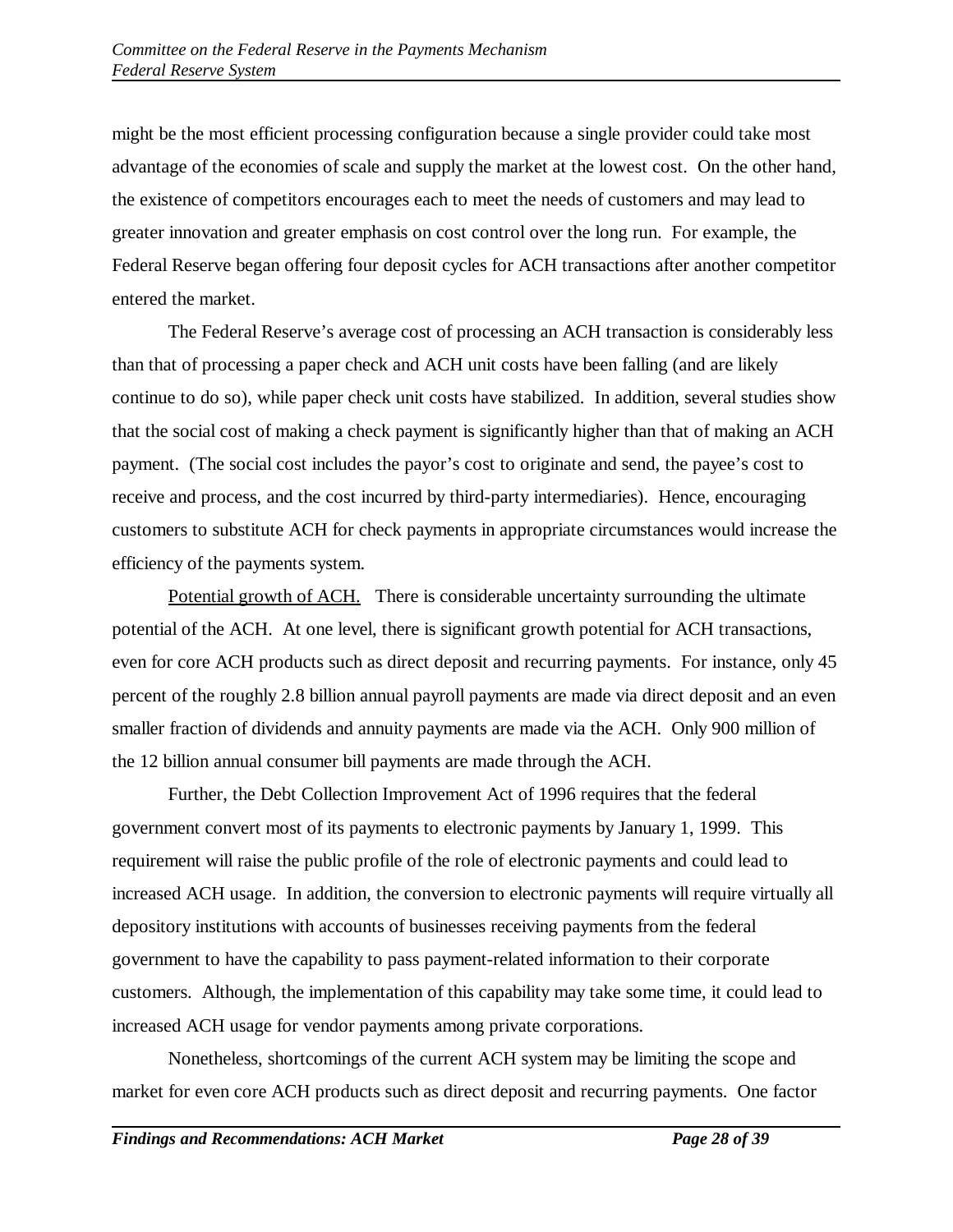often cited is the lack of flexibility and accessibility in originating ACH transactions. The ACH is difficult to use for ad hoc or one-time transactions. Even when consumers and businesses choose to use the ACH for recurring transactions, they have to deal with a cumbersome sign-up process. When consumers change banking relationships, they bear the responsibility for contacting the originating corporation and changing the information related to their direct deposit and direct payment arrangements.

An additional factor that may have inhibited the growth of core ACH transactions is the lack of a nationally coordinated and properly funded education and marketing effort targeted at corporations and consumers. The Federal Reserve has increased its efforts and funding in this area in recent years. Also, the National Automated Clearing House Association (NACHA), local ACH associations, the U.S. Treasury and private ACH operators have developed a number of targeted promotion efforts recently. However, these efforts are small in comparison with the marketing and education provided for some other types of electronic retail payments systems (e.g., debit card, ATM).

The potential for the ACH to move beyond this core set of products may also be circumscribed by its limited ability to send transaction information along with payment instructions (financial EDI) all the way through to the end user. Although ACH transactions can carry remittance information in addenda records, most receiving depository institutions do not now have the capability to provide this information to their corporate customers in a readily usable form. The alternative for some corporations is to send the payment through the ACH and the remittance information through a value-added network. This process, however, creates a reconciliation problem for the receiving corporation and increases transaction costs. Even if more receiving depository institutions could deliver formatted remittance data, few companies have accounts receivable systems capable of accepting standard remittance formats. Given the enormous market potential for financial EDI, cost effective solutions for these problems could significantly increase the use of the ACH.

With the increasing globalization of economic activity, the lack of a robust cross-border payment infrastructure may also limit the potential growth of the ACH. The Federal Reserve handles international direct deposit for some government payments through the central banks and correspondent banks of a number of countries, and several financial institutions provide support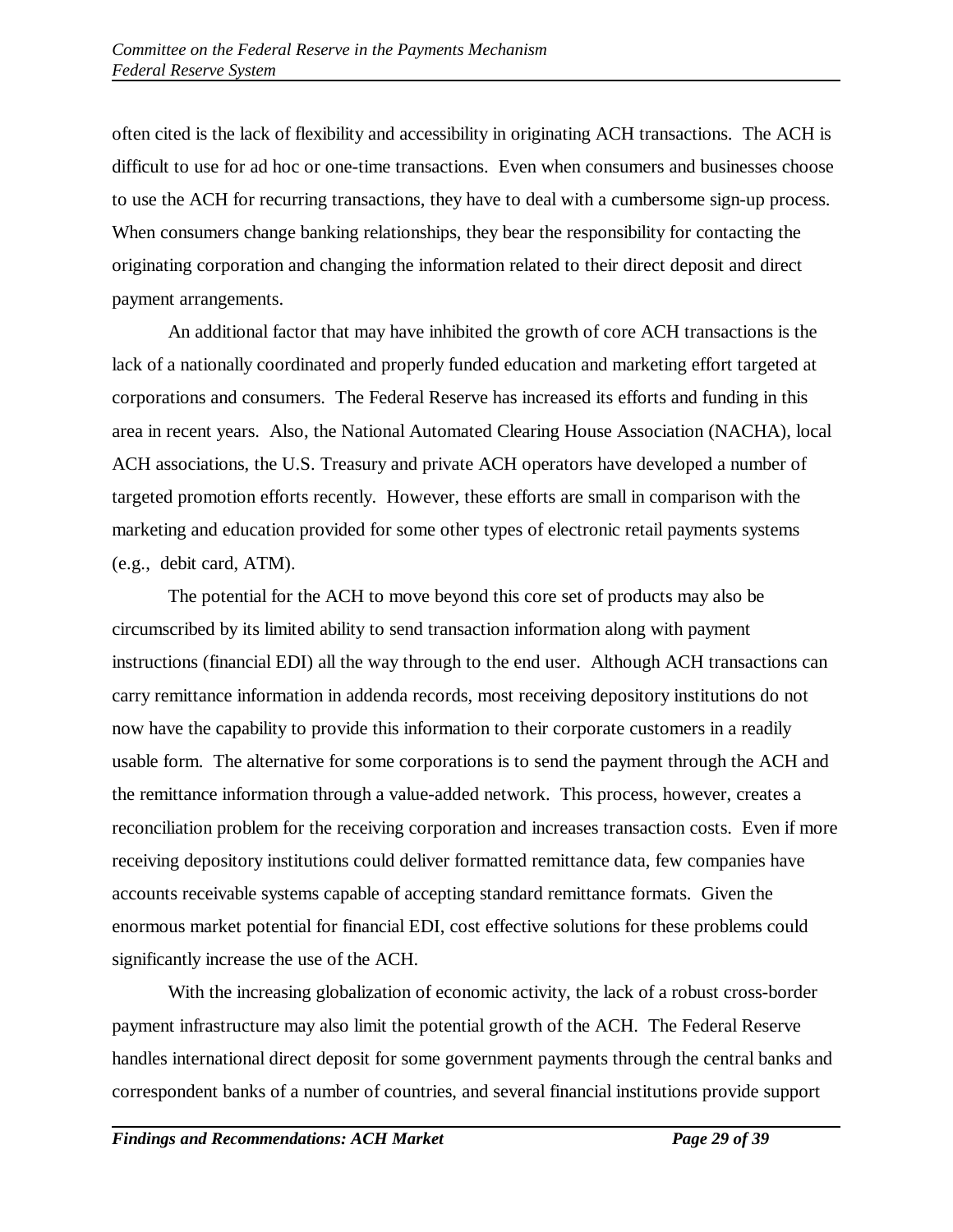for some international payments. However, ACH is not currently well adapted to international payments.

Limitations in the Federal Reserve's net settlement services also are reported to have impeded the growth of ACH services by commercial providers. While the Federal Reserve provides net settlement services to all commercial ACH operators, the characteristics of the services have frequently been criticized by these operators as being logistically complex. A more streamlined Federal Reserve net settlement process, with more robust risk controls, would facilitate the further development of private sector arrangements to clear retail payments.

Finally, the body of rules governing commercial ACH transactions is complex, and procedures are not in place to enforce the rules. These rules are promulgated and administered by NACHA, a not-for-profit banking trade association. While the Federal Reserve does not vote on proposed NACHA rule changes, it provides comments to NACHA through the rulemaking process and through participation in NACHA work groups. NACHA recently modified the rulemaking process to try to shorten the length of time required to change rules and make the process more responsive to market needs. The number of different parties involved in the ACH (e.g., consumers, corporations, large and small depository institutions, software vendors) creates differences of opinion on the merits of certain rules, and makes substantive rule changes difficult to achieve. In addition, the rule-making process remains lengthy, and the same process is used for both major and minor changes. Taken together, these factors may have slowed the changes needed to make the ACH easier to use and a more attractive option as compared to the paper check.

Alternative future roles for the Federal Reserve. The Committee considered the question of whether the Federal Reserve should withdraw from the ACH market and concluded that the case for staying in the market was stronger than the case for getting out. While commercial ACH providers could develop sufficient capacity to absorb the Federal Reserve's volume over the long run, there would likely be considerable disruption in the short run and it is not clear that the resulting market would ultimately provide more efficient service. It is likely that one or at most two providers would come to dominate the market and could exercise considerable market power. Community banks and smaller depository institutions worry that they would be strongly disadvantaged by Federal Reserve withdrawal and that they would not have adequate access to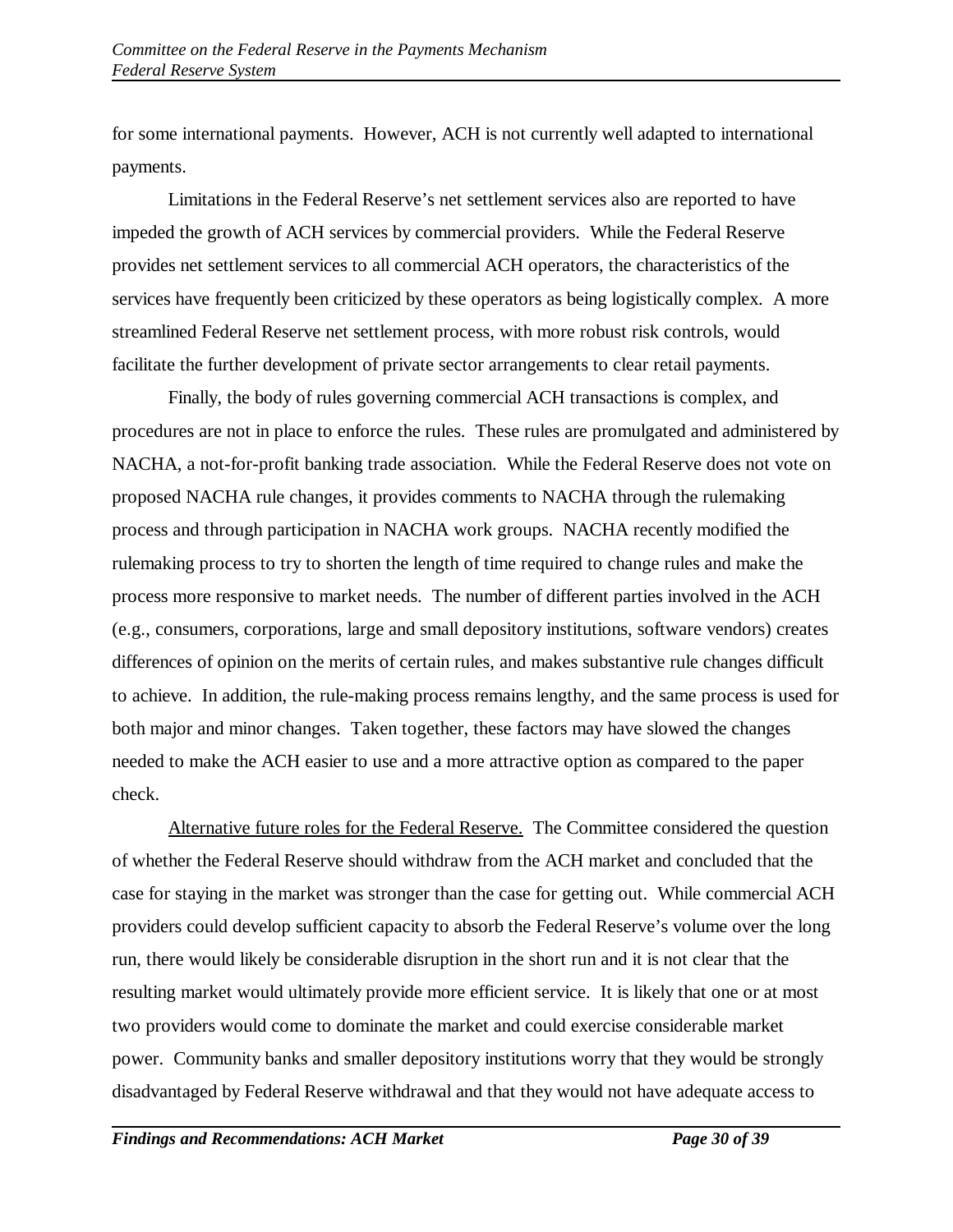the ACH service. These concerns could lead to a more heavily regulated ACH system.

On balance, the Committee concluded that it would be more conducive to future efficiency and migration to electronic payments for the Federal Reserve to stay in the market and to engage in joint efforts with the industry to spur the innovation of products that interface with end-users and to increase ACH usage.

## **Recommendations**

- ! The Federal Reserve should remain a provider of ACH services, with the explicit goal of enhancing the efficiency, effectiveness and convenience of the ACH system, while ensuring the system's safety and reliability and access for all depository institutions.
- ! The Federal Reserve should address the technical, ACH format related issues that limit the ability of depository institutions and corporations to receive and to process vendor payment information.
	- C Working in coordination with the industry, the Federal Reserve should identify change to ACH record formats and rules to accommodate financial EDI.
	- C The Federal Reserve should continue to work with the industry to develop lowcost, front-end applications that enable receiving depository institutions to process and transmit remittance information.
	- C The Federal Reserve should increase educational efforts related to financial EDI.
- ! The Federal Reserve should examine making greater use of its existing authority to use pricing techniques intended to enhance the efficiency of the ACH system.
- ! The Federal Reserve should enhance its own infrastructure to support cross-border ACH transactions and work with the industry to develop robust ACH cross-border capability.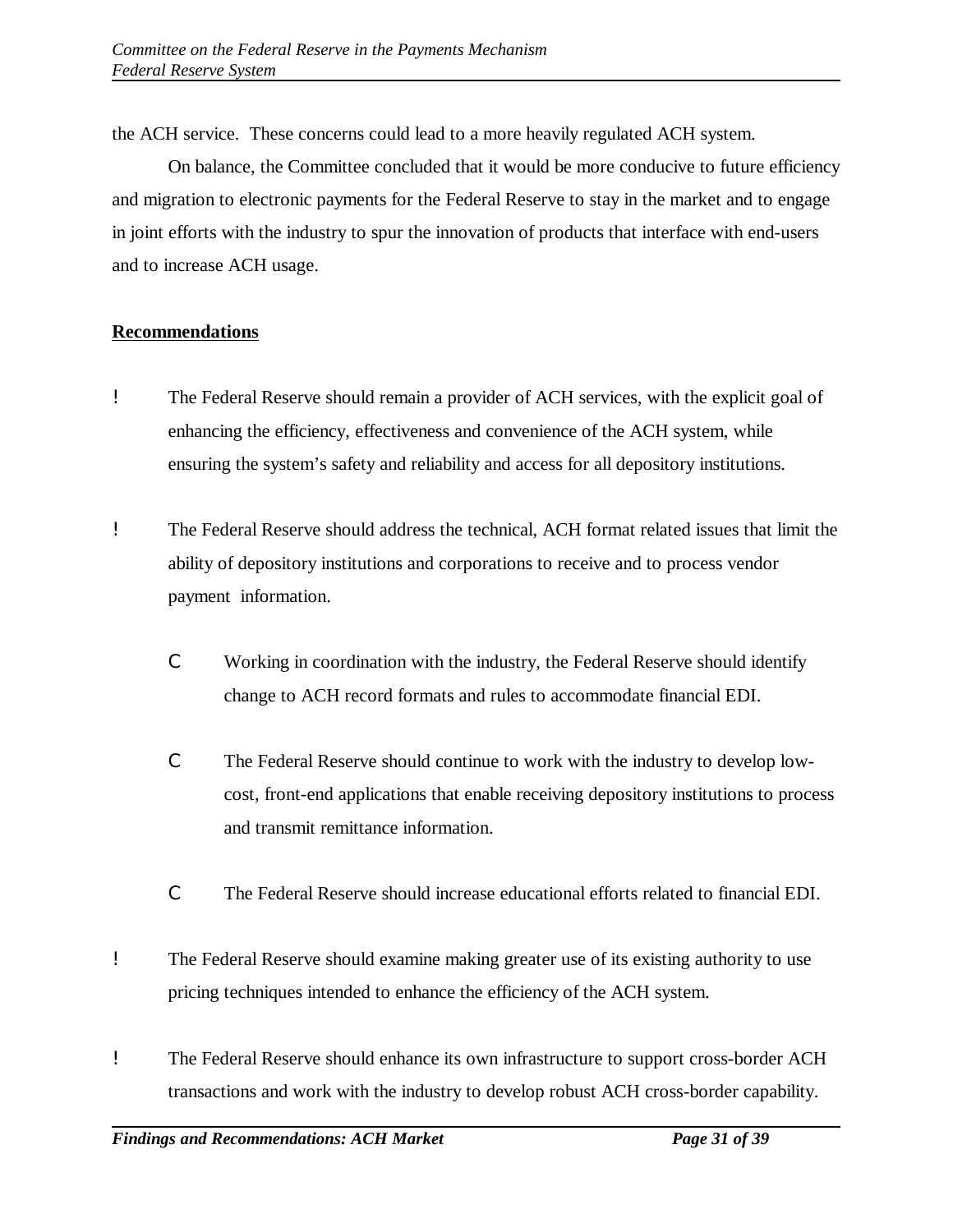- ! The Federal Reserve should offer enhanced net settlement services to commercial ACH providers to help stimulate the growth of electronic payment services and promote competition in the ACH market. A proposal for enhanced net settlement services was released for public comment on June 13, 1997, and development of a uniform, nationwide service for pilot implementation in late 1998 is underway. In addition, the Federal Reserve will explore potential changes to ACH settlement, finality, processing and delivery schedules, and editing routines that could more effectively support the needs of existing and emerging retail payments methods.
- ! The Federal Reserve should focus on promoting the use of core ACH products such as direct deposit and recurring payments (e.g., mortgage or insurance payments), and make improvements to the ACH to encourage volume growth over the next several years. There are two main elements to this plan:
	- C The Federal Reserve should work with the appropriate parties to identify and implement changes in current processes, rules and other barriers to make the ACH easier to use for both consumers and businesses. This work should focus on factors that will increase the flexibility and accessibility and reduce the risk for consumers and businesses in originating and receiving ACH transactions. These efforts should include:
		- < Using market research and independent analysis to identify the processes, rules, and issues that represent true barriers to the use of the ACH, and working actively with NACHA and other key market participants to ensure appropriate changes.
		- < Researching the root causes for the lack of compliance with existing NACHA rules, and working with NACHA and other key participants to develop actions to address these factors, including education, process and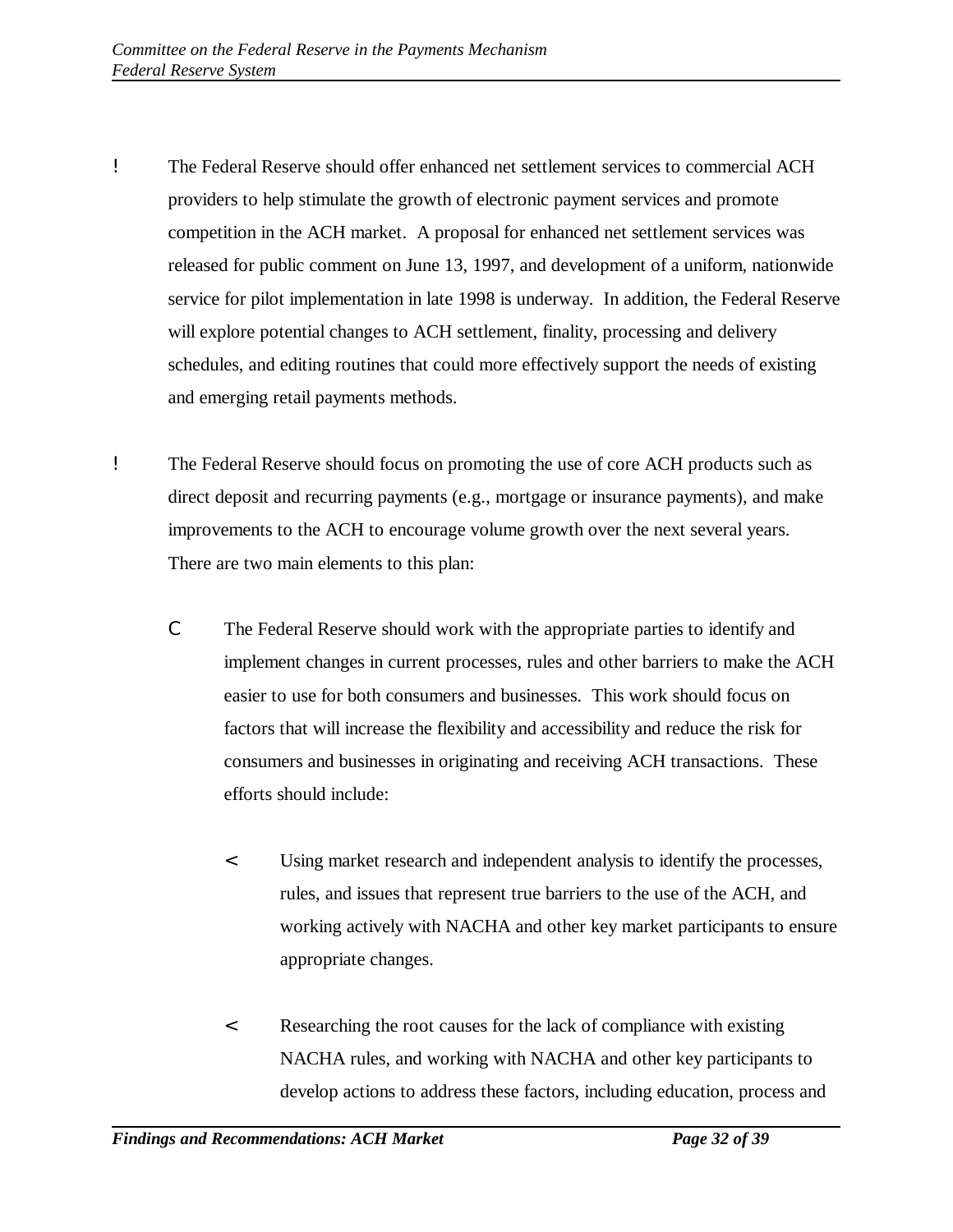documentation improvements, and software enhancements.

C The Federal Reserve should increase its efforts to market the ACH and educate consumers and businesses about ACH in order to help increase ACH usage for recurring payments. These efforts should be undertaken in coordination with other ACH system participants as much as possible. The Federal Reserve should also undertake consumer, corporate and financial institution market research to help determine the most effective education, public relations and marketing strategies and develop and fund campaigns to promote the use of the ACH.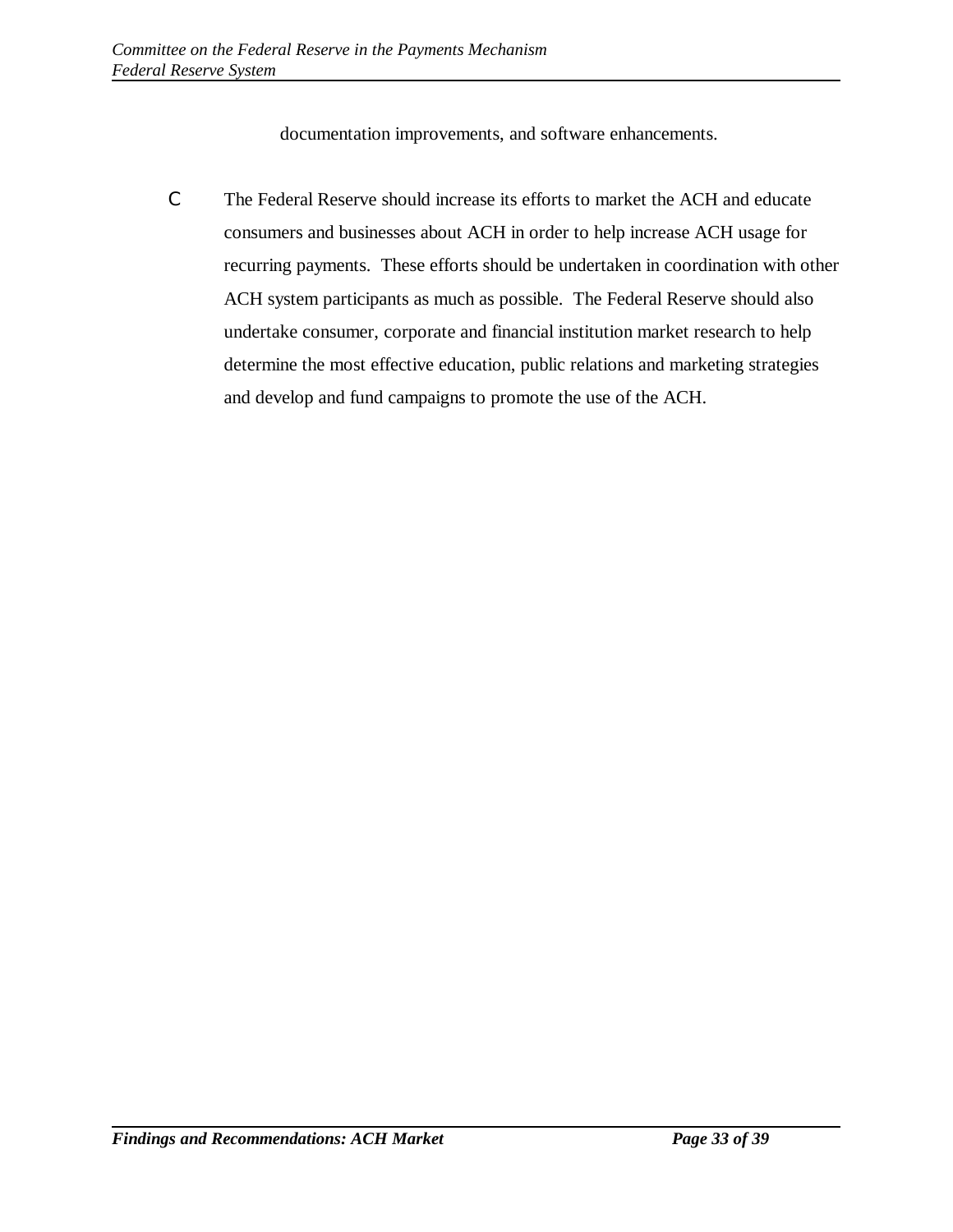### *Section V: Retail Payments System of the Future*

### **Findings**

Innovations in retail payments ranging from home banking to electronic money to the expanding use of the Internet for retail transactions illustrate the ever-growing variety of payment methods available to consumers and businesses. The retail payments system of the future is likely to include many of these new and emerging payment methods, giving consumers and businesses a wider range of options for making payments. At the same time, traditional payment methods such as checks are likely to continue to evolve as the use of electronic processing intensifies. Although the Committee's work focused primarily on the check and ACH markets, the mandate of the Committee inevitably led to examination of the potential roles of the Federal Reserve in emerging electronic retail payment services and in the future evolution of the retail payments sector more generally. This section provides a brief analysis of these issues and the Committee's recommendations in this area.

The variety of emerging retail payments methods reflects the competitive environment in which retail payment service providers operate, where these providers strive to meet the diverse needs of consumers and businesses throughout the country. Private sector innovation has been the key driving force behind the evolution of the U.S. retail payment system and will almost certainly continue to be so in the future. These commercial providers have the creativity and financial resources to envision and design a wide variety of retail payment methods, and the methods that eventually gain widespread acceptance will surface through market competition. In many cases, new retail payment methods are being developed by coalitions of retail payments system participants, often including both financial institutions and nonfinancial companies. Thus, innovation in the retail payments market is coming not only from traditional service providers, but also from new entrants to the market.

Despite this dynamic environment, commercial providers of retail payment services face several significant challenges in gaining widespread acceptance for emerging payment methods. Uncertainty about the future direction of technology, multiple and competing ventures to introduce new electronic payment methods, and inter-operability problems have made many depository institutions reluctant to invest in and consumers reluctant to adopt these new payment

*Findings and Recommendations: Retail Payments System of the Future Page 34 of 39*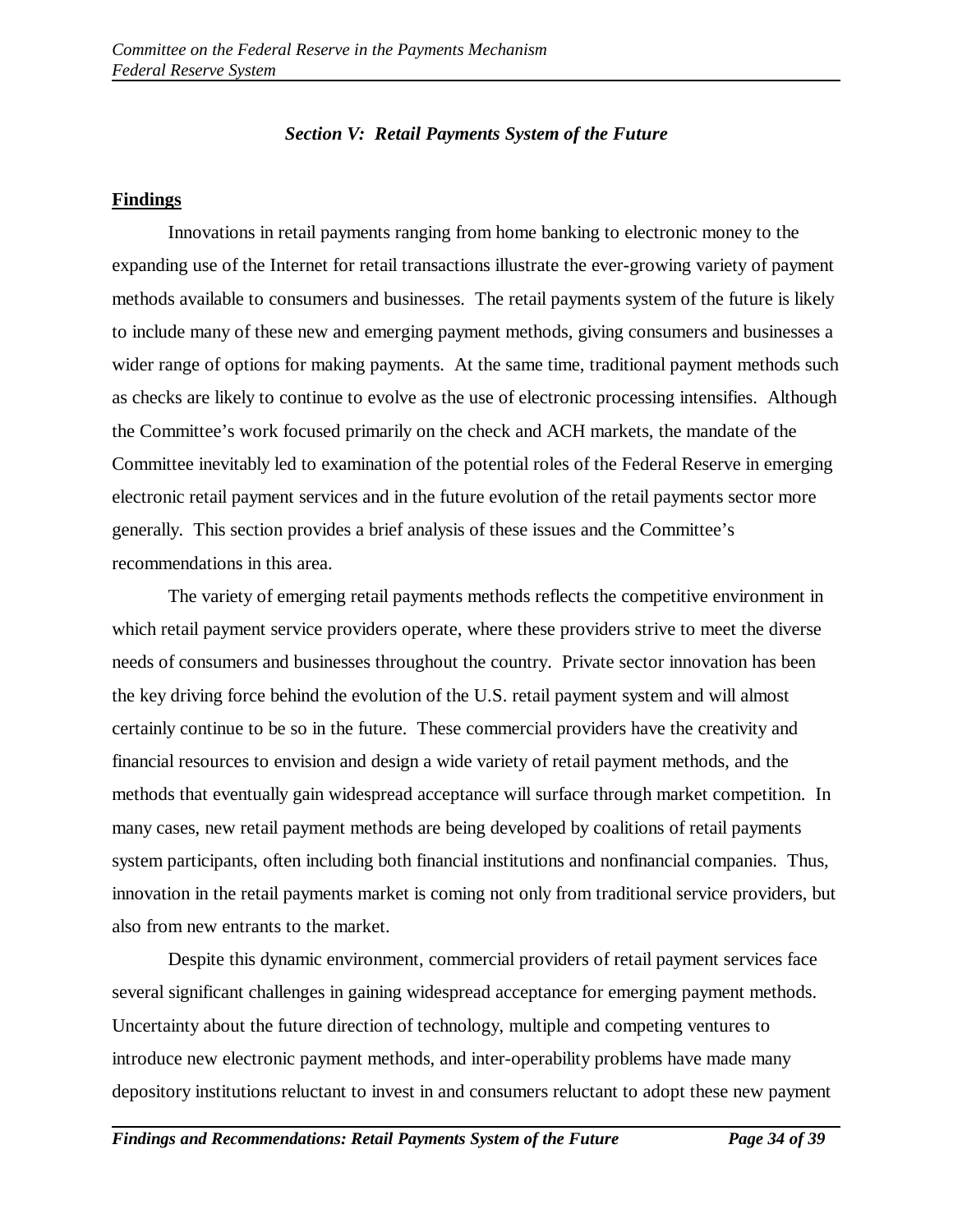methods. The benefits to consumers and businesses of new payments methods often depend on having easy access to the same technology in many locations, which requires coordination across many payment sites controlled by different producers. The diverse and decentralized nature of the U.S. financial system may also be hindering the transition to these methods, since it can be difficult to achieve the necessary degree of coordination and standardization among such a large number of diverse institutions.

Payment methods introduced to date have failed to replicate the ease, convenience and widespread acceptance of the current paper-based check system in the view of most consumers and businesses. The check offers a significant degree of customer control over the timing and amount of payments, including the ability to skip recurring payments or to make partial payments; the ability to include transaction information along with payment instructions; and a high degree of security and privacy.

Emerging electronic retail payment methods have also not yet been developed that--alone or in combination--can be used for the full range of payment transactions for which checks can now be easily and reliably used. These payment transactions include debit transactions in stores, on-line bill paying and sales, financial EDI transactions, and person-to-person transactions. While no single electronic payment method may be useful in all these situations, an electronic retail payments system will likely have to incorporate methods for the full range of such transactions if the current paper-based check system is to be replaced.

Further, consumer and business acceptance of these methods will likely require clear delineation of the risks and liabilities associated with these transactions. The risks of the check collection system and other more traditional payment methods such as credit cards are fairly wellunderstood, and the legal foundation establishing liability in the event of disputed or dishonored transactions is well-established. Consumer education concerning the risks and liabilities associated with emerging payments methods could be a key aspect of the growth of electronic payments methods.

In this regard, there has been considerable industry and media activity and attention to retail payments, both traditional and emerging. On the traditional front, the ACH, ATMs, credit and debit cards are all enjoying healthy growth. New forms of emerging electronic payment mechanisms are being designed and tested, and many of these rely on the existing payments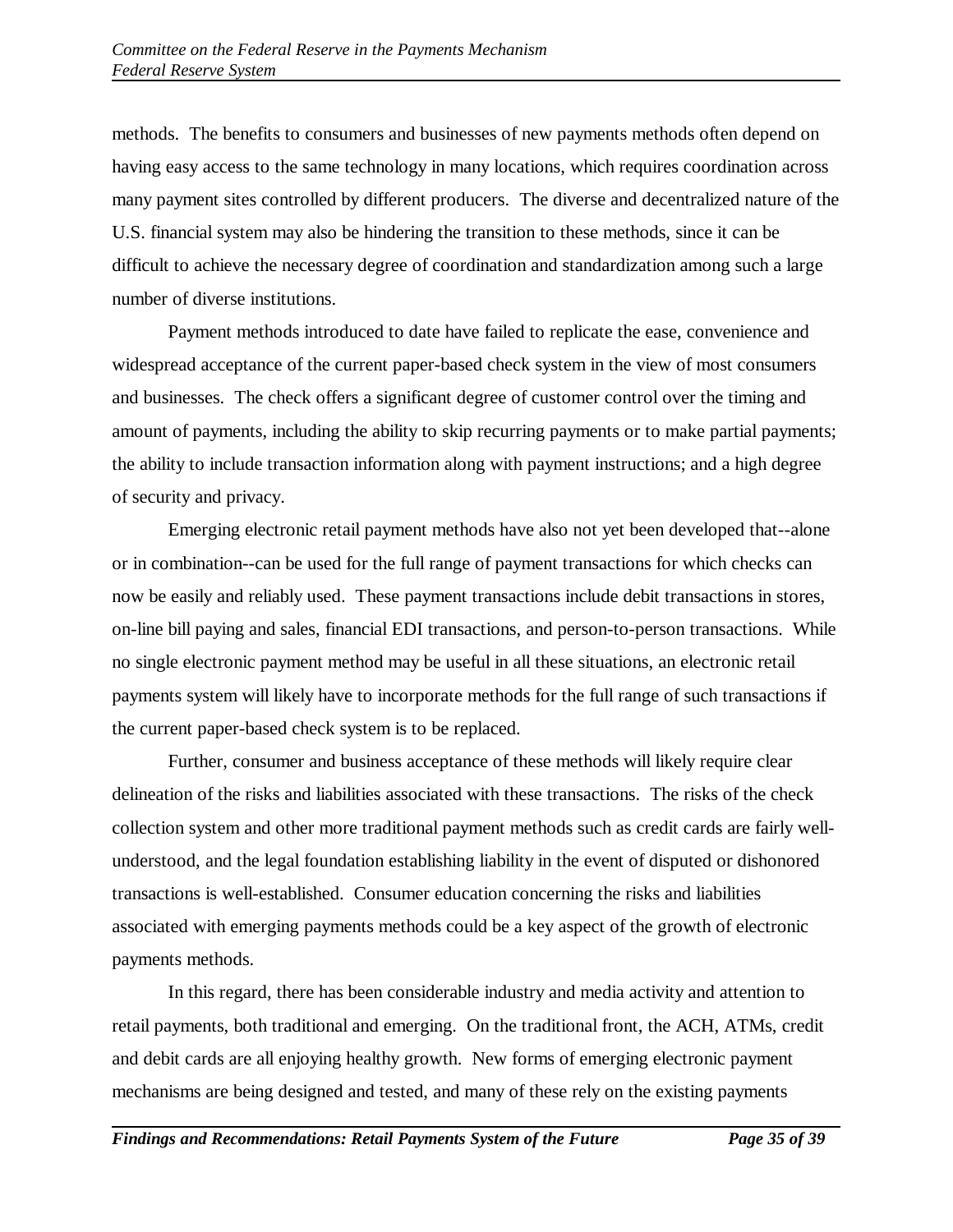systems, such as the ACH system, for clearing and settlement of the payments. In fact, access to a secure and reliable "core" system for clearing and settling retail transactions may be a key element in the growth of emerging payments methods. Furthermore, given the economies of scale which exist in electronic processing generally, such systems might tend to consolidate and become quite large over time. Accordingly, effective management and control of operational risk in these systems could become increasingly important to payment system stability, even in the absence of systemic risk (i.e., where the failure of one participant in a clearing and settlement system could trigger the failure of others).

Private sector innovation and competition are the primary means for developing and implementing new electronic payment instruments and technologies. To complement this effort, the Federal Reserve could play a role in establishing the basic conditions that will help spur market innovation and that will facilitate more widespread adoption of electronic payment instruments. In particular, many retail payments system participants have suggested that the Federal Reserve make greater efforts to collaborate with the industry to assess the need for standards for electronic payments and processing, such as standards for the privacy and security of transaction information, standards addressing liability and risk in emerging electronic payments, and specifications concerning authorization of transactions. In addition, there is scope for collaboration to foster a legal and regulatory environment that supports these more efficient payment methods.

## **Recommendations**

- ! The Federal Reserve should work with retail payments system participants and end users to share information and ideas about the retail payments system of the future. This collaboration would focus on examining the challenges and impediments to the transition to a more efficient, electronic-based retail payments system and identifying possible solutions. The primary goal of this collaboration would be to encourage and facilitate ongoing communication among retail payments system participants and end users.
- ! The Federal Reserve's role in these efforts should be to foster cooperation and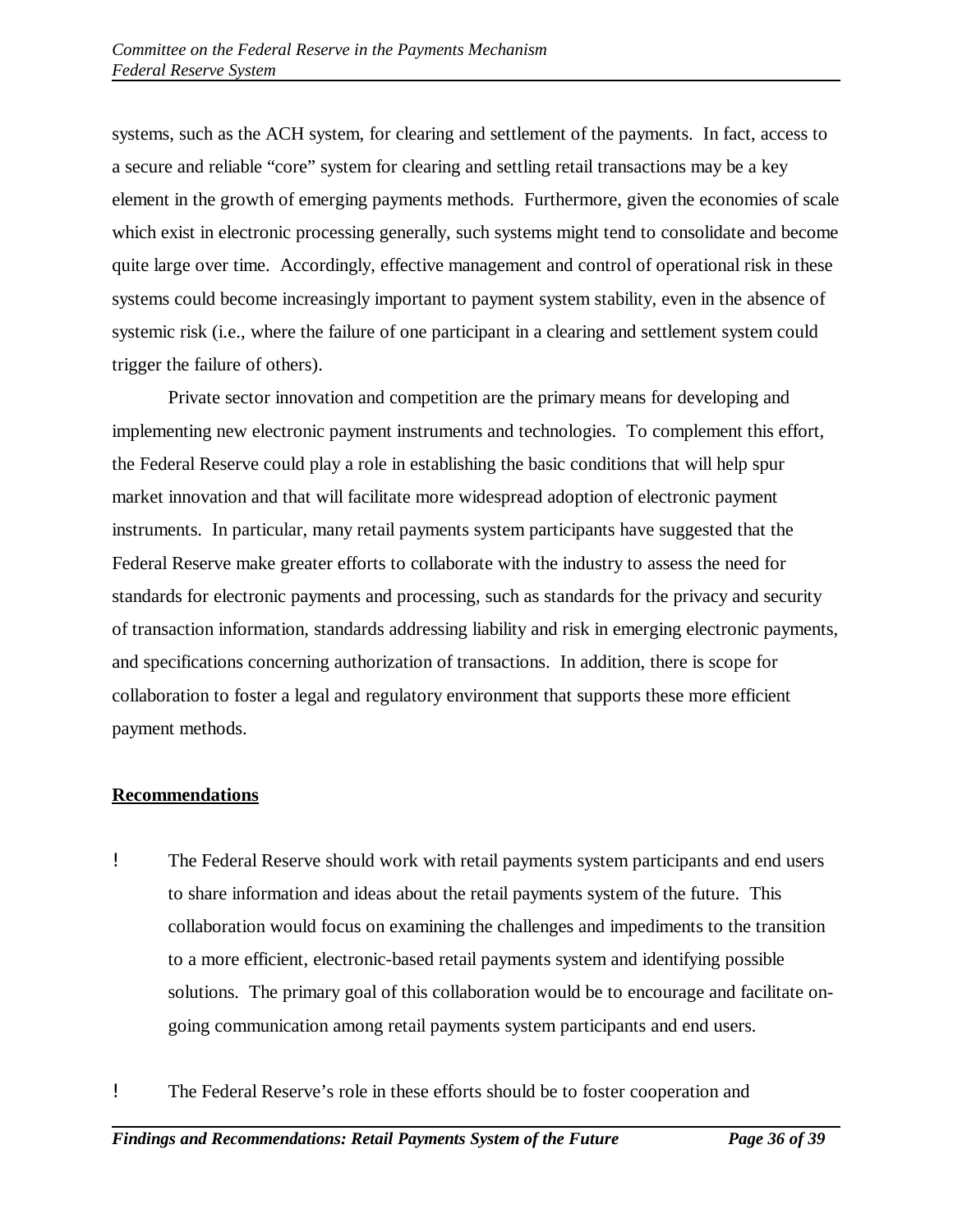information-sharing among retail payments system participants, including commercial providers of retail payment services, the Reserve Banks and other parties. The goal of these efforts should be to analyze and encourage adoption of the legal, regulatory and market underpinnings that are necessary to foster the development of new and emerging retail payment methods, rather than to promote any particular payment method or approach. Some of the key issues that should be addressed are:

- C *The legal infrastructure for an electronic retail payments system:* The Federal Reserve should work with industry experts to identify any legal impediments that may be hindering the growth of new and emerging retail payment methods and, when appropriate, to propose solutions to those impediments.
- C *Standards for electronic retail payments:* The Federal Reserve should work with other retail payments system participants to identify areas where new or amended standards would support the growth of an electronic payments system that replicates the ease, convenience and widespread acceptance of the paper-based check system. The Federal Reserve should cooperate in efforts to develop standards and protocols that address these needs.
- C *Education:* The Federal Reserve should work actively with other retail payments system participants to educate consumers, businesses and financial institutions about electronic payment methodologies. Consumer education concerning the benefits, as well as the risks and liabilities, associated with emerging payments methods could be a key aspect of the growth of electronic payments methods.
- ! The Federal Reserve should work with other retail payments participants to assess the potential use of its electronic payments infrastructure for clearing and/or settling new forms of electronic retail payments. Access to a secure and reliable "core" system for clearing and settling retail transactions--whether provided by the Federal Reserve or by the commercial sector--could be a key element of the growth of emerging payments methods.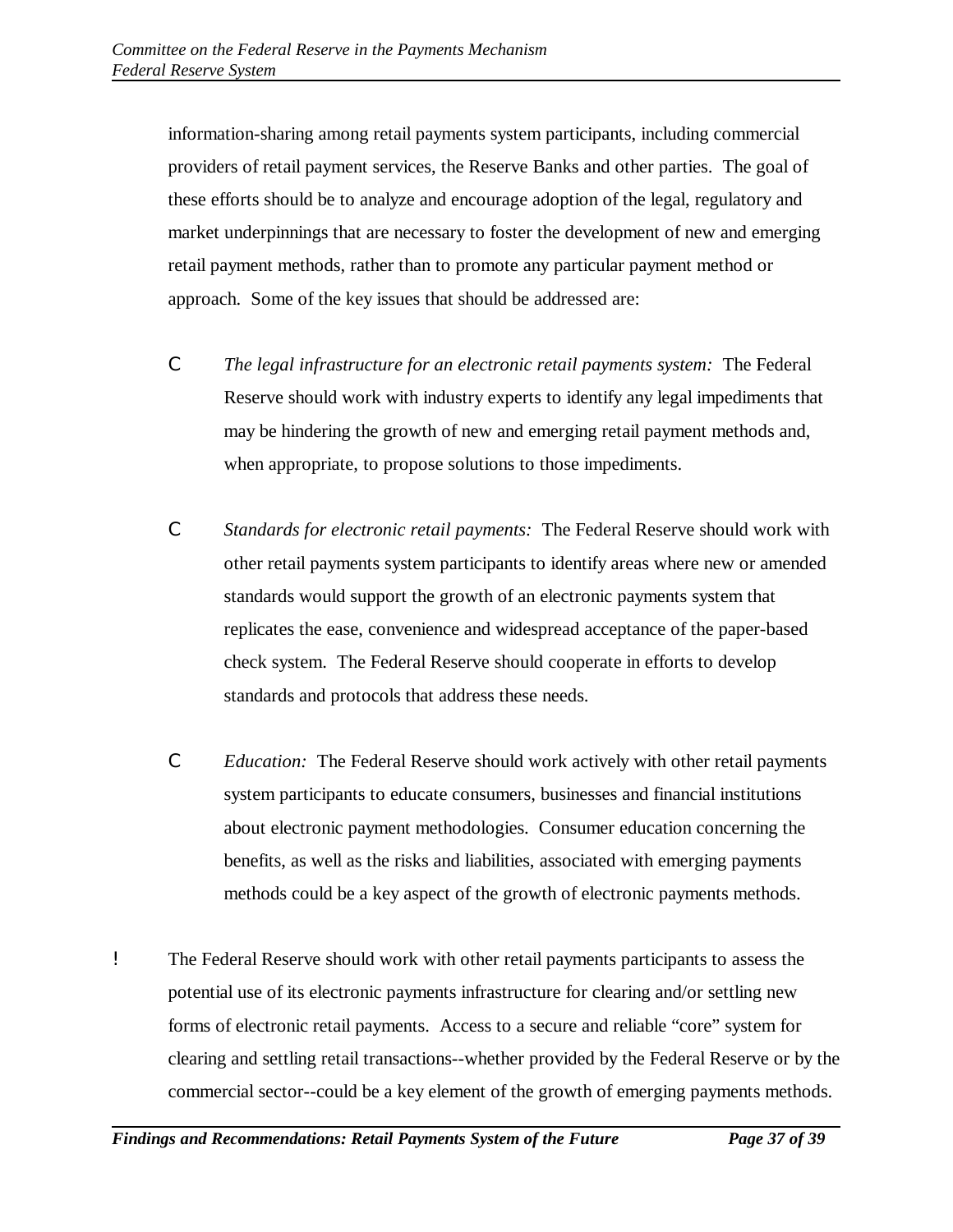The Federal Reserve should work with the retail payments industry to assess the existing retail payments infrastructure and to determine what role, if any, the Federal Reserve's infrastructure can play in the retail payments system of the future.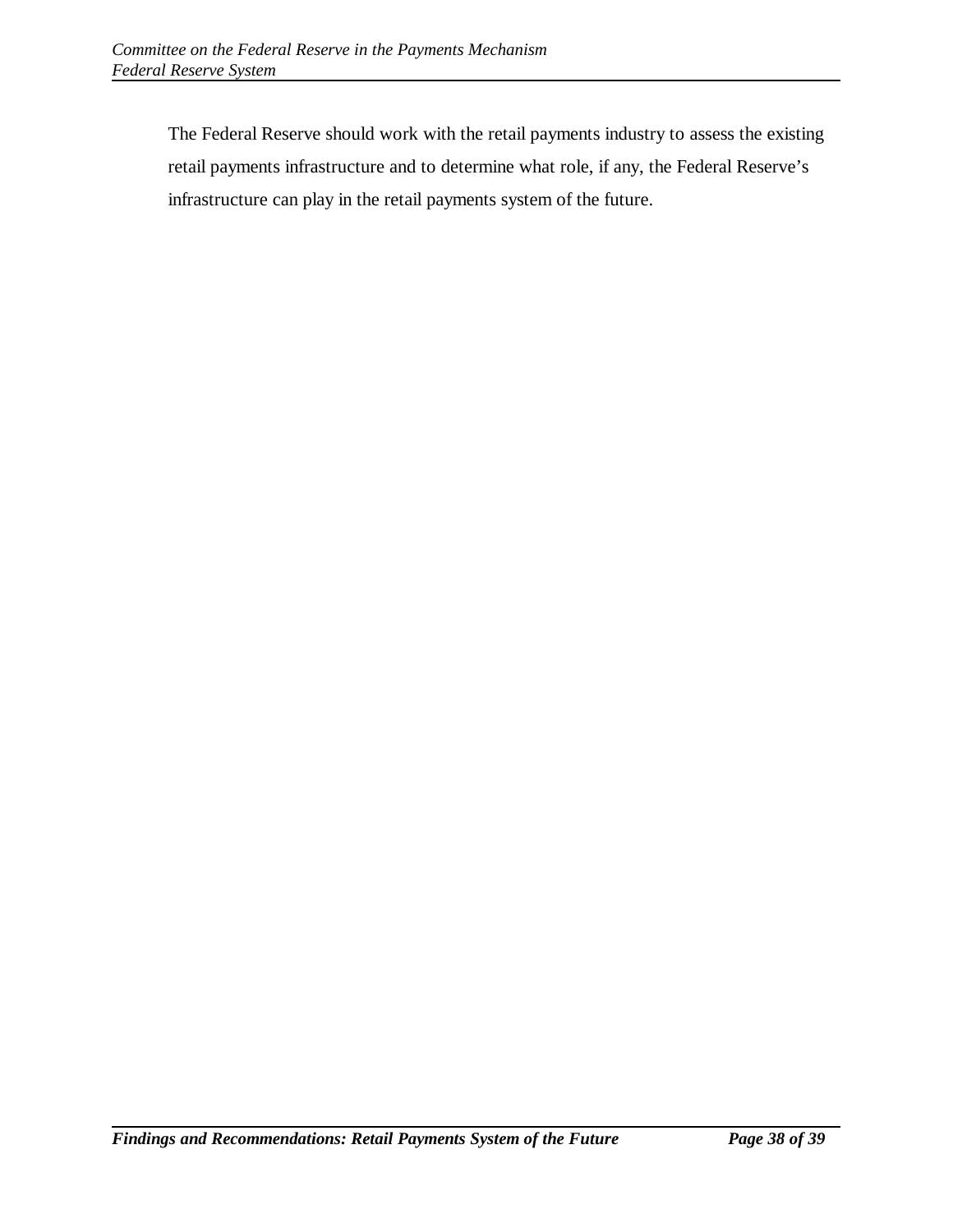**Attachment 1 Estimated Share of the Interbank Check Collection Market by Federal Reserve Office**